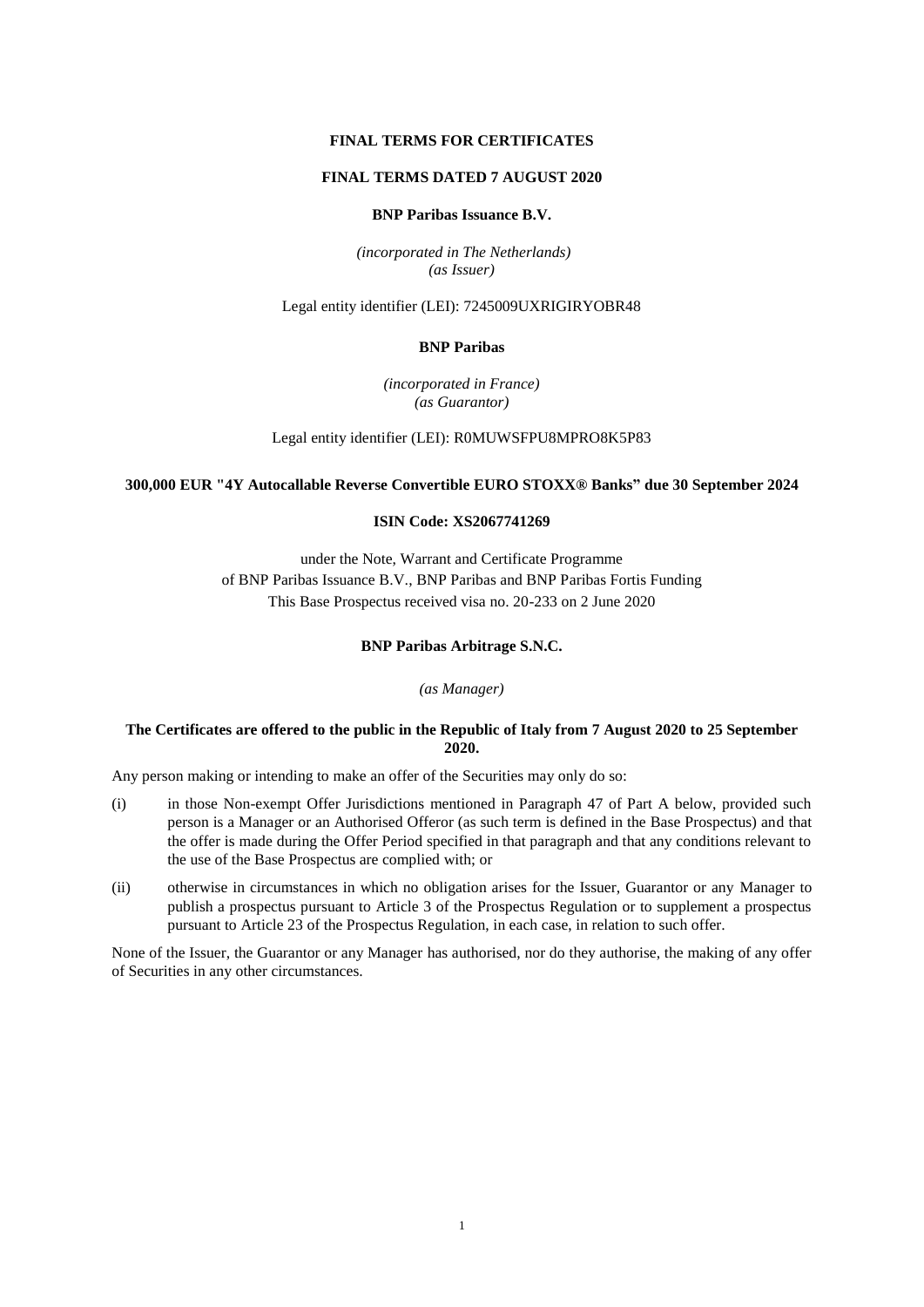## **PART A – CONTRACTUAL TERMS**

Terms used herein shall be deemed to be defined as such for the purposes of the Conditions set forth in the Base Prospectus dated 2 June 2020, each Supplement to the Base Prospectus published and approved on or before the date of these Final Terms (copies of which are available as described below) and any other Supplement to the Base Prospectus which may have been published and approved before the issue of any additional amount of Securities (the "**Supplements**") (provided that to the extent any such Supplement (i) is published and approved after the date of these Final Terms and (ii) provides for any change to the Conditions of the Securities such changes shall have no effect with respect to the Conditions of the Securities to which these Final Terms relate) which together constitute a base prospectus for the purposes of Regulation (EU) 2017/1129 (the "**Prospectus Regulation**") (the "**Base Prospectus**"). The Base Prospectus has been passported into Italy in compliance with Article 25 of the Prospectus Regulation. This document constitutes the Final Terms of the Securities described herein for the purposes of the Prospectus Regulation and must be read in conjunction with the Base Prospectus to obtain all the relevant information. A summary of the Securities is annexed to these Final Terms. **The Base Prospectus, any Supplement(s) to the Base Prospectus and these Final Terms are available for viewing at www.investimenti.bnpparibas.it and copies may be obtained free of charge at the specified offices of the Security Agents.**

References herein to numbered Conditions are to the terms and conditions of the relevant series of Securities and words and expressions defined in such terms and conditions shall bear the same meaning in these Final Terms in so far as they relate to such series of Securities, save as where otherwise expressly provided.

These Final Terms relate to the series of Securities as set out in "Specific Provisions for each Series" below. References herein to "**Securities**" shall be deemed to be references to the relevant Securities that are the subject of these Final Terms and references to "**Security**" shall be construed accordingly.

# **SPECIFIC PROVISIONS FOR EACH SERIES**

| <b>SERIES</b><br><b>NUMBER</b> | NO. OF  | NO. OF<br>SECURITIES SECURITIES | ISIN                   | <b>CODE</b> | PER             | <b>COMMON ISSUE PRICE EXERCISE DATE</b> |
|--------------------------------|---------|---------------------------------|------------------------|-------------|-----------------|-----------------------------------------|
|                                | ISSUED  |                                 |                        |             | <b>SECURITY</b> |                                         |
| CE3364FTS                      | 300,000 | 300,000                         | XS2067741269 206774126 |             | EUR 100         | 23 September 2024                       |

## **GENERAL PROVISIONS**

The following terms apply to each series of Securities:

| 1. | Issuer:             | BNP Paribas Issuance B.V. |                                     |
|----|---------------------|---------------------------|-------------------------------------|
| 2. | Guarantor:          | <b>BNP</b> Paribas        |                                     |
| 3. | Trade Date:         | 31 July 2020              |                                     |
| 4. | <b>Issue Date:</b>  | 30 September 2020.        |                                     |
| 5. | Consolidation:      | Not applicable            |                                     |
| 6. | Type of Securities: | (a)                       | Certificates                        |
|    |                     | (b)                       | The Securities are Index Securities |
|    |                     |                           |                                     |

Automatic Exercise of Certificates applies to the Certificates.

The Exercise Date is 23 September 2024, or, if such day is not a Business Day, the immediately succeeding Business Day

The Exercise Settlement Date is 30 September 2024.

The provisions of Annex 3 (*Additional Terms and Conditions for Index Securities*) shall apply.

Unwind Costs: Not applicable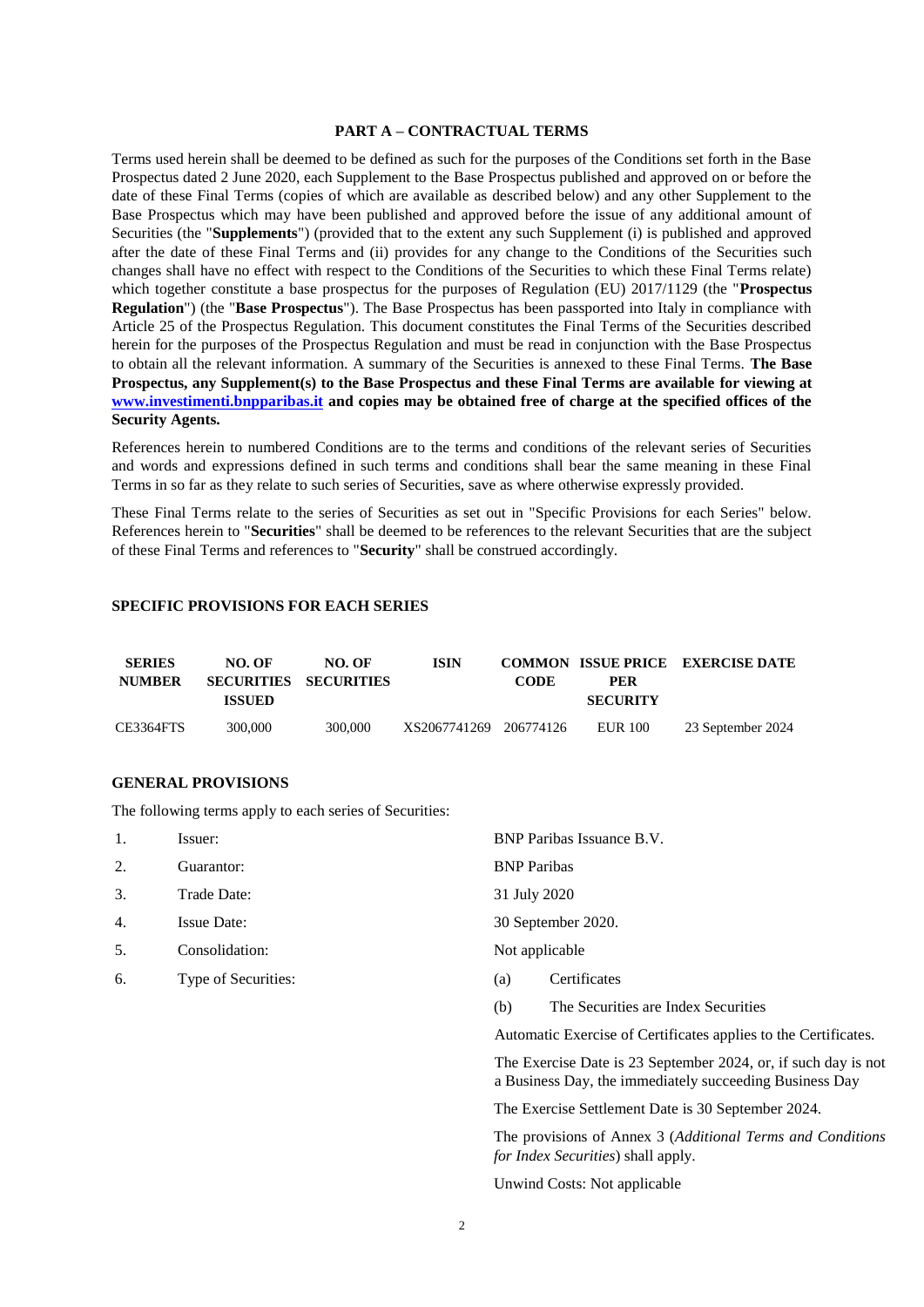| Form of Securities: |
|---------------------|
|                     |

- 
- 
- 10. Rounding Convention for Cash Settlement Amount:
- 11. Variation of Settlement:
- 12. Final Payout

Clearing System Global Security.

8. Business Day Centre(s): The applicable Business Day Centre for the purposes of the definition of "Business Day" in Condition 1 is **TARGET2**.

9. Settlement: Settlement will be by way of cash payment (**Cash Settled Securities**)

Not applicable

Issuer's option to vary settlement: The Issuer does not have the option to vary settlement in respect of the Securities.

## SPS Payout: **SPS Reverse Convertible Securities**

SPS Reverse Convertible Standard Securities

(A) if no Knock-in Event has occurred:

100%; or

(B) if a Knock-in Event has occurred:

Min (100%, Final Redemption Value)

**Strike Price Closing Value:** Applicable;

Where:

**Final Redemption Value** means the Underlying Reference Value on the SPS Redemption Valuation Date;

**Underlying Reference Value** means, in respect of an Underlying Reference and a SPS Valuation Date, (i) the Underlying Reference Closing Price Value for such Underlying Reference in respect of such SPS Valuation Date (ii) divided by the relevant Underlying Reference Strike Price;

**Underlying Reference** means as set out in §26(a) below;

**Underlying Reference Closing Price Value** means, in respect of a SPS Valuation Date, the Closing Price in respect of such day;

**SPS Valuation Date** means (i) the SPS Redemption Valuation Date and (ii) the Strike Date;

**SPS Redemption Valuation Date** means the Redemption Valuation Date;

**Underlying Reference Strike Price** means, in respect of an Underlying Reference, the Underlying Reference Closing Price Value for such Underlying Reference on the Strike Date.

Aggregation: Not applicable

- 
- 

16. Settlement Currency: The settlement currency for the payment of the Cash Settlement Amount is Euro ("**EUR**").

- 13. Relevant Asset(s): Not applicable
- 14. Entitlement: Not applicable
- 15. Exchange Rate: Not applicable
-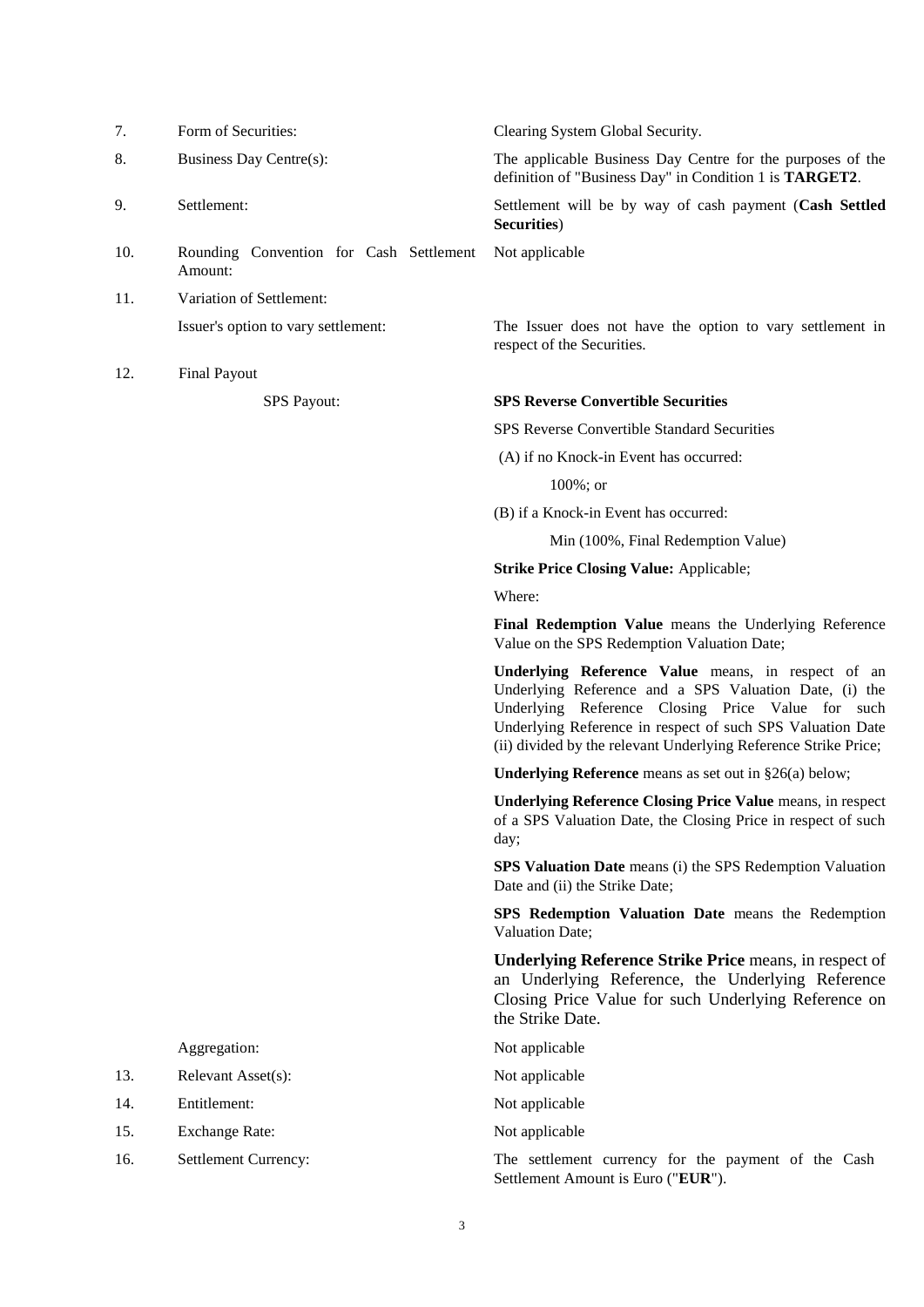| 17. | Syndication:                                                               | The Securities will be distributed on a non-syndicated basis.                                    |
|-----|----------------------------------------------------------------------------|--------------------------------------------------------------------------------------------------|
| 18. | Minimum Trading Size:                                                      | Not applicable.                                                                                  |
| 19. | Principal Security Agent:                                                  | BNP Paribas Arbitrage S.N.C.                                                                     |
| 20. | Registrar:                                                                 | Not applicable                                                                                   |
| 21. | <b>Calculation Agent:</b>                                                  | BNP Paribas Arbitrage S.N.C.                                                                     |
|     |                                                                            | 1 rue Laffitte, 75009 PARIS France                                                               |
| 22. | Governing law:                                                             | English law                                                                                      |
| 23. | <i>Masse</i> provisions (Condition 9.4):                                   | Not applicable                                                                                   |
|     | PRODUCT SPECIFIC PROVISIONS                                                |                                                                                                  |
| 24. | Hybrid Securities:                                                         | Not applicable                                                                                   |
| 25. | <b>Index Securities:</b>                                                   | Applicable.                                                                                      |
|     | (a) Index/Basket of Indices/Index<br>Sponsor(s):                           | The "Underlying Index" is the Euro Stoxx® Banks Index<br>(Bloomberg Code: SX7E <index>).</index> |
|     |                                                                            | The Index Sponsor is STOXX Limited or any successor<br>acceptable to the Calculation Agent.      |
|     |                                                                            | The EURO STOXX® Banks Index is a Composite Index.                                                |
|     |                                                                            | For the purposes of the Conditions, the Underlying Index<br>shall be deemed an Index.            |
|     | (b) Index Currency:                                                        | <b>EUR</b>                                                                                       |
|     | $(c)$ Exchange $(s)$ :                                                     | As set out in Annex 1 for a Composite Index.                                                     |
|     | (d) Related Exchange(s):                                                   | All Exchanges                                                                                    |
|     | (e) Exchange Business Day:                                                 | Single Index Basis.                                                                              |
|     | (f) Scheduled Trading Day:                                                 | Single Index Basis.                                                                              |
|     | (g) Weighting:                                                             | Not applicable                                                                                   |
|     | (h) Settlement Price:                                                      | Not applicable                                                                                   |
|     | (i) Specified Maximum Days of<br>Disruption:                               | Three (3) Scheduled Trading Days                                                                 |
|     | (j) Valuation Time:                                                        | As per Conditions                                                                                |
|     | (k) Redemption on occurrence of an<br>Index Adjustment Event:              | Delayed Redemption on Occurrence of an Index<br>Adjustment Event: Not applicable                 |
|     | (1) Index Correction Period:                                               | As per Conditions                                                                                |
|     | (m)Additional provisions applicable to<br><b>Custom Indices:</b>           | Not applicable                                                                                   |
|     | (n) Additional provisions applicable to<br><b>Futures Price Valuation:</b> | Not applicable                                                                                   |
| 26. | Share Securities/ETI Share Securities:                                     | Not applicable                                                                                   |
| 27. | <b>ETI</b> Securities:                                                     | Not applicable                                                                                   |
| 28. | Debt Securities:                                                           | Not applicable                                                                                   |
| 29. | <b>Commodity Securities:</b>                                               | Not applicable                                                                                   |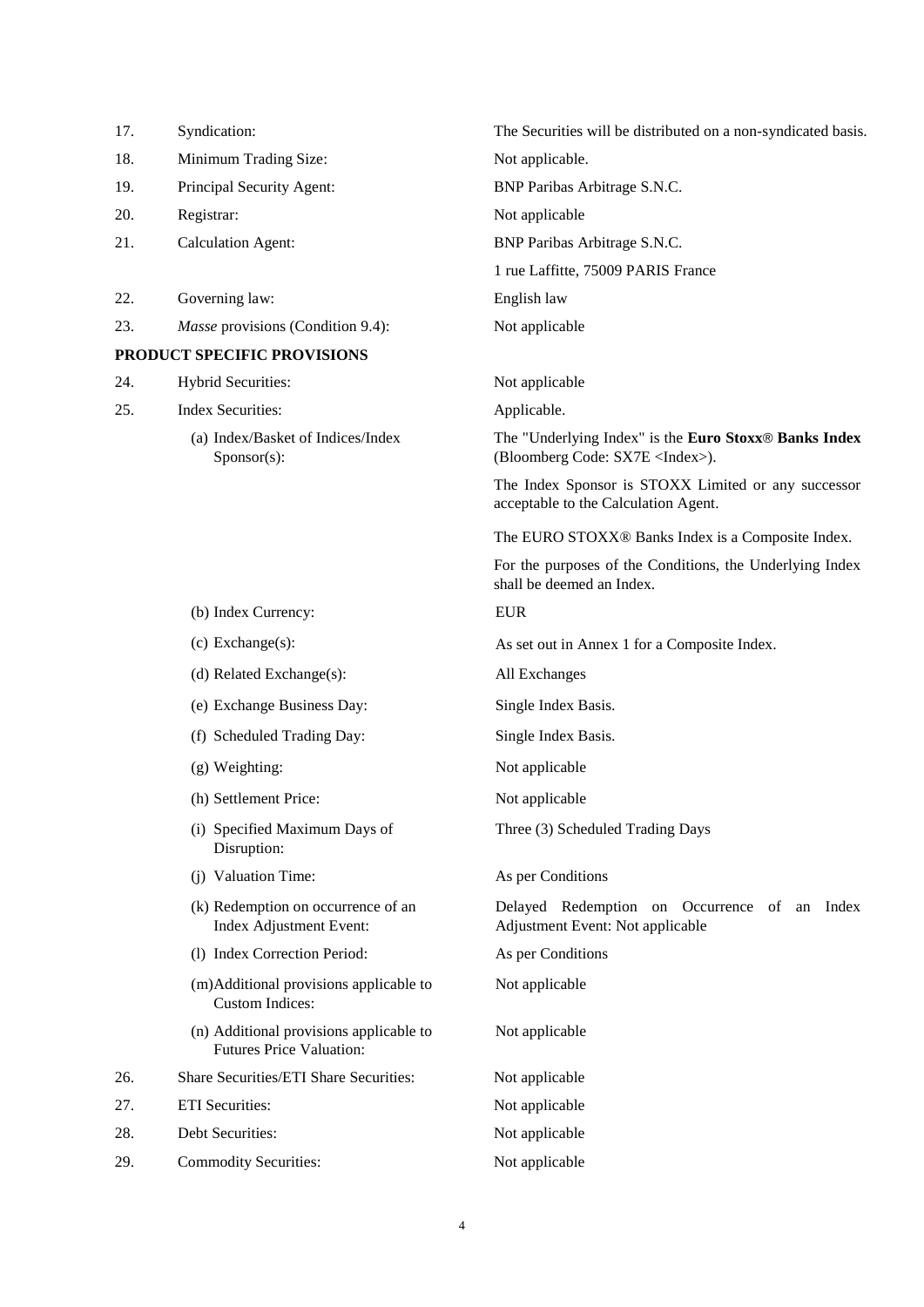| 30. |     | <b>Inflation Index Securities:</b>                                                 | Not applicable                                                                                                                             |                                                                                                                                                                                                                                                                                                    |  |
|-----|-----|------------------------------------------------------------------------------------|--------------------------------------------------------------------------------------------------------------------------------------------|----------------------------------------------------------------------------------------------------------------------------------------------------------------------------------------------------------------------------------------------------------------------------------------------------|--|
| 31. |     | <b>Currency Securities:</b>                                                        | Not applicable                                                                                                                             |                                                                                                                                                                                                                                                                                                    |  |
| 32. |     | Fund Securities:                                                                   | Not applicable                                                                                                                             |                                                                                                                                                                                                                                                                                                    |  |
| 33. |     | <b>Futures Securities:</b>                                                         | Not applicable                                                                                                                             |                                                                                                                                                                                                                                                                                                    |  |
| 34. |     | <b>Credit Security Provisions:</b>                                                 | Not applicable                                                                                                                             |                                                                                                                                                                                                                                                                                                    |  |
| 35. |     | Underlying Interest Rate Securities:                                               | Not applicable                                                                                                                             |                                                                                                                                                                                                                                                                                                    |  |
| 36. |     | Preference Share Certificates:                                                     | Not applicable                                                                                                                             |                                                                                                                                                                                                                                                                                                    |  |
| 37. |     | <b>OET</b> Certificates:                                                           | Not applicable                                                                                                                             |                                                                                                                                                                                                                                                                                                    |  |
| 38. |     | Illegality (Security Condition 7.1) and Force<br>Majeure (Security Condition 7.2): | $7.1$ (d).                                                                                                                                 | Illegality: redemption in accordance with Security Condition                                                                                                                                                                                                                                       |  |
|     |     |                                                                                    |                                                                                                                                            | Force Majeure: redemption in accordance with Security<br>Condition 7.2 (b).                                                                                                                                                                                                                        |  |
| 39. |     | Additional Disruption Events and Optional                                          | (a)                                                                                                                                        | <b>Additional Disruption Events: Applicable</b>                                                                                                                                                                                                                                                    |  |
|     |     | <b>Additional Disruption Events:</b>                                               |                                                                                                                                            | Hedging Disruption does not apply to the Securities.                                                                                                                                                                                                                                               |  |
|     |     |                                                                                    | (b)                                                                                                                                        | The following Optional Additional Disruption Events<br>apply to the Securities:                                                                                                                                                                                                                    |  |
|     |     |                                                                                    |                                                                                                                                            | Administrator/Benchmark Event                                                                                                                                                                                                                                                                      |  |
|     |     |                                                                                    | (c)                                                                                                                                        | Redemption:                                                                                                                                                                                                                                                                                        |  |
|     |     |                                                                                    |                                                                                                                                            | Delayed Redemption on Occurrence of an Additional<br>Disruption Event and/or Optional<br>Additional<br>Disruption Event: Not applicable                                                                                                                                                            |  |
| 40. |     | Knock-in Event:                                                                    | Applicable                                                                                                                                 |                                                                                                                                                                                                                                                                                                    |  |
|     |     |                                                                                    | "less than"                                                                                                                                |                                                                                                                                                                                                                                                                                                    |  |
|     | (a) | SPS Knock-in Valuation:                                                            | Applicable                                                                                                                                 |                                                                                                                                                                                                                                                                                                    |  |
|     |     |                                                                                    |                                                                                                                                            | <b>Strike Price Closing Value: Applicable;</b>                                                                                                                                                                                                                                                     |  |
|     |     |                                                                                    | Where:                                                                                                                                     |                                                                                                                                                                                                                                                                                                    |  |
|     |     |                                                                                    |                                                                                                                                            | Knock-in Value means the Underlying Reference Value on<br>the Knock-in Determination Day;                                                                                                                                                                                                          |  |
|     |     |                                                                                    |                                                                                                                                            | Underlying Reference Value means, in respect of an<br>Underlying Reference and a SPS Valuation Date, (i) the<br>Underlying Reference Closing Price Value for such<br>Underlying Reference in respect of such SPS Valuation Date<br>(ii) divided by the relevant Underlying Reference Strike Price. |  |
|     |     |                                                                                    |                                                                                                                                            | <b>Underlying Reference</b> is as set out in item $26(a)$ above;                                                                                                                                                                                                                                   |  |
|     |     |                                                                                    | <b>Underlying Reference Closing Price Value means, in respect</b><br>of a SPS Valuation Date, the Closing Price in respect of such<br>day; |                                                                                                                                                                                                                                                                                                    |  |
|     |     |                                                                                    | <b>SPS Valuation Date</b> means (i) the Knock-in Determination<br>Day and (ii) the Strike Date;                                            |                                                                                                                                                                                                                                                                                                    |  |
|     |     |                                                                                    |                                                                                                                                            | Underlying Reference Strike Price means, in respect of an<br>Underlying Reference, the Underlying Reference Closing<br>Price Value for such Underlying Reference on the Strike Date.                                                                                                               |  |
|     | (b) | Level:                                                                             | Not applicable                                                                                                                             |                                                                                                                                                                                                                                                                                                    |  |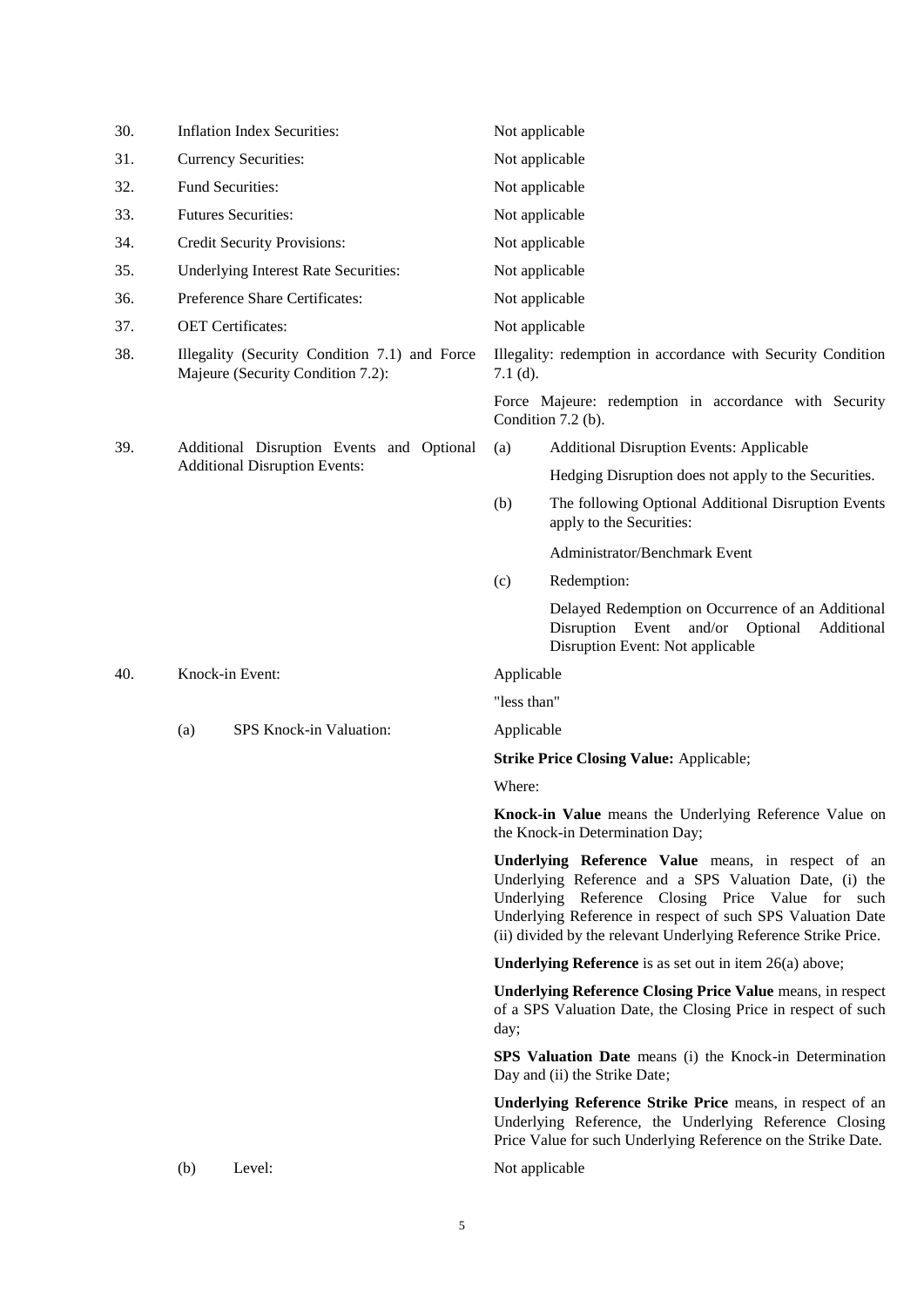|     | (c) | Level/Knock-in<br>Knock-in<br>Range<br>Level:     | 65 per cent.                     |
|-----|-----|---------------------------------------------------|----------------------------------|
|     | (d) | Knock-in Period Beginning Date:                   | Not applicable                   |
|     | (e) | Knock-in Period Beginning Date Day<br>Convention: | Not applicable                   |
|     | (f) | <b>Knock-in Determination Period:</b>             | Not applicable                   |
|     | (g) | Knock-in Determination $Day(s)$ :                 | <b>Redemption Valuation Date</b> |
|     | (h) | Knock-in Period Ending Date:                      | Not applicable                   |
|     | (i) | Knock-in Period Ending Date Day<br>Convention:    | Not applicable                   |
|     | (j) | Knock-in Valuation Time:                          | Not applicable                   |
|     | (k) | <b>Knock-in Observation Price Source:</b>         | Not applicable.                  |
|     | (1) | <b>Disruption Consequences:</b>                   | Not applicable.                  |
| 41. |     | Knock-out Event:                                  | Not applicable                   |

# **42. EXERCISE, VALUATION AND REDEMPTION**

| (a) | Notional Amount of each Certificate: |                                                                             | <b>EUR 100</b>                                                                                                                                                                                                                                                                                                                                                                                        |  |  |
|-----|--------------------------------------|-----------------------------------------------------------------------------|-------------------------------------------------------------------------------------------------------------------------------------------------------------------------------------------------------------------------------------------------------------------------------------------------------------------------------------------------------------------------------------------------------|--|--|
| (b) | Partly Paid Certificates:            |                                                                             | The Certificates are not Partly Paid Certificates.                                                                                                                                                                                                                                                                                                                                                    |  |  |
| (c) | Interest:                            |                                                                             | Not applicable                                                                                                                                                                                                                                                                                                                                                                                        |  |  |
| (d) | <b>Fixed Rate Provisions:</b>        |                                                                             | Not applicable.                                                                                                                                                                                                                                                                                                                                                                                       |  |  |
| (e) |                                      | <b>Floating Rate Provisions:</b>                                            | Not applicable                                                                                                                                                                                                                                                                                                                                                                                        |  |  |
| (f) |                                      | <b>Linked Interest Certificates:</b>                                        | Not applicable                                                                                                                                                                                                                                                                                                                                                                                        |  |  |
| (g) |                                      | Payment of Premium Amount(s):                                               | Applicable                                                                                                                                                                                                                                                                                                                                                                                            |  |  |
|     | (i)                                  | Premium Amount(s)                                                           | <b>EUR 1.10</b>                                                                                                                                                                                                                                                                                                                                                                                       |  |  |
|     | (ii)                                 | <b>Linked Premium Amount</b>                                                | Not applicable                                                                                                                                                                                                                                                                                                                                                                                        |  |  |
|     |                                      | Certificates:                                                               | Not applicable                                                                                                                                                                                                                                                                                                                                                                                        |  |  |
|     |                                      | Day Count Fraction:                                                         |                                                                                                                                                                                                                                                                                                                                                                                                       |  |  |
|     | (iii)                                | Variable Premium Amount<br>Certificates:                                    | Not applicable                                                                                                                                                                                                                                                                                                                                                                                        |  |  |
|     | (iv)                                 | Premium Amount Payment<br>$Date(s)$ :                                       | 5 January 2021 (i=1), 7 April 2021 (i=2), 05 July 2021 (i=3),<br>05 October 2021 (i=4), 04 January 2022 (i=5), 04 April 2022<br>$(i=6)$ , 05 July 2022 $(i=7)$ , 05 October 2022 $(i=8)$ , 04 January<br>2023 (i=9), 04 April 2023 (i=10), 05 July 2023 (i=11), 05<br>October 2023 (i=12), 05 January 2024 (i=13), 08 April 2024<br>$(i=14)$ , 05 July 2024 $(i=15)$ and 30 September 2024 $(i=16)$ . |  |  |
|     | (v)                                  | <b>Business Day Convention for</b><br>Premium Amount Payment<br>$Date(s)$ : | Following                                                                                                                                                                                                                                                                                                                                                                                             |  |  |
|     | (vi)                                 | Premium Amount Rate:                                                        | Not applicable                                                                                                                                                                                                                                                                                                                                                                                        |  |  |
|     | (vii)                                | Premium Amount Record<br>$Date(s)$ :                                        | 30 December 2021 (i=1), 1 April 2021 (i=2), 01 July 2021<br>$(i=3)$ , 01 October 2021 $(i=4)$ , 30 December 2021 $(i=5)$ , 31<br>March 2022 (i=6), 01 July 2022 (i=7), 03 October 2022 (i=8),<br>02 January 2023 (i=9), 31 March 2023 (i=10), 03 July 2023                                                                                                                                            |  |  |

(i=11), 03 October 2023 (i=12), 03 January 2024 (i=13), 04 April 2024 (i=14), 03 July 2024 (i=15) and 26 September

6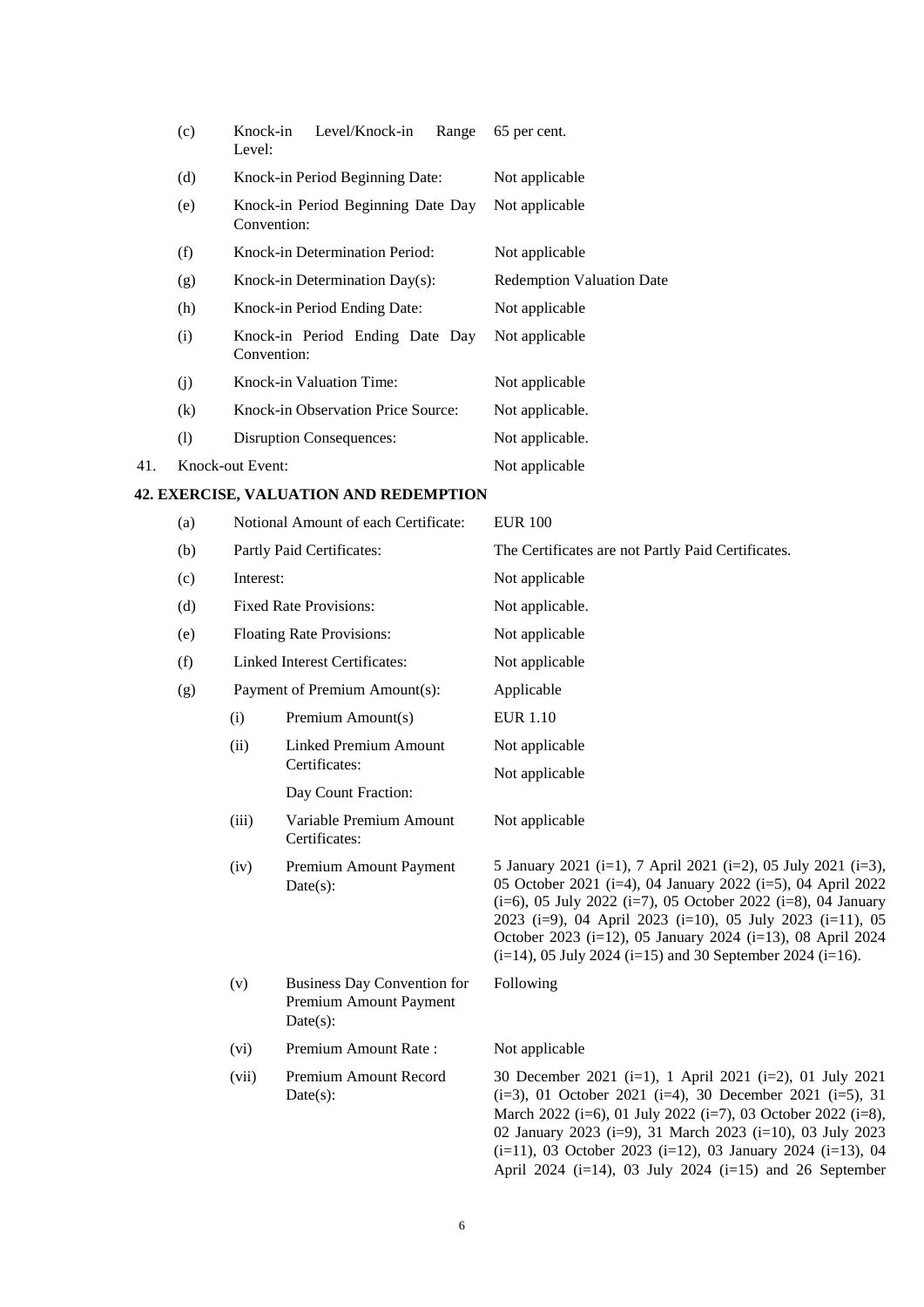|                    |                                                                     | $2024$ (i=16).                                                                                                                                                                                                                                                                                         |
|--------------------|---------------------------------------------------------------------|--------------------------------------------------------------------------------------------------------------------------------------------------------------------------------------------------------------------------------------------------------------------------------------------------------|
| (h)                | <b>Index Linked Premium Amount</b><br>Certificates:                 | Applicable.                                                                                                                                                                                                                                                                                            |
| (i)                | Share Linked/ETI Share Linked<br>Premium Amount Certificates:       | Not applicable.                                                                                                                                                                                                                                                                                        |
| (j)                | ETI Linked Premium Amount<br>Certificates:                          | Not applicable                                                                                                                                                                                                                                                                                         |
| (k)                | Debt Linked Premium Amount<br>Certificates:                         | Not applicable                                                                                                                                                                                                                                                                                         |
| (1)                | <b>Commodity Linked Premium Amount</b><br>Certificates:             | Not applicable                                                                                                                                                                                                                                                                                         |
| (m)                | <b>Inflation Index Linked Premium</b><br><b>Amount Certificates</b> | Not applicable                                                                                                                                                                                                                                                                                         |
| (n)                | <b>Currency Linked Premium Amount</b><br>Certificates:              | Not applicable                                                                                                                                                                                                                                                                                         |
| $\left( 0 \right)$ | <b>Fund Linked Premium Amount</b><br>Certificates:                  | Not applicable                                                                                                                                                                                                                                                                                         |
| (p)                | <b>Futures Linked Premium Amount</b><br>Certificates:               | Not applicable                                                                                                                                                                                                                                                                                         |
| (q)                | Underlying Interest Rate Linked<br><b>Interest Provisions</b>       | Not applicable                                                                                                                                                                                                                                                                                         |
| (r)                | <b>Instalment Certificates:</b>                                     | The Certificates are not Instalment Certificates.                                                                                                                                                                                                                                                      |
| (s)                | Issuer Call Option:                                                 | Not applicable                                                                                                                                                                                                                                                                                         |
| (t)                | Holder Put Option:                                                  | Not applicable                                                                                                                                                                                                                                                                                         |
| (u)                | <b>Automatic Early Redemption:</b>                                  | Applicable                                                                                                                                                                                                                                                                                             |
|                    | (i) Automatic Early Redemption                                      | <b>Single Standard Automatic Early Redemption</b>                                                                                                                                                                                                                                                      |
|                    | Event:                                                              | "greater than or equal to"                                                                                                                                                                                                                                                                             |
|                    | (ii) Automatic Early Redemption                                     | <b>SPS Automatic Early Redemption Payout</b>                                                                                                                                                                                                                                                           |
|                    | Payout:                                                             | NA x (AER Redemption Percentage + AER Exit Rate)                                                                                                                                                                                                                                                       |
|                    |                                                                     | <b>AER Redemption Percentage means 100%</b>                                                                                                                                                                                                                                                            |
|                    | (iii) Automatic Early Redemption<br>Date(s):                        | 5 October 2021 (i=1), 4 January 2022 (i=2), 4 April 2022<br>$(i=3)$ , 5 July 2022 $(i=4)$ , 5 October 2022 $(i=5)$ , 4 January 2023<br>$(i=6)$ , 4 April 2023 $(i=7)$ , 5 July 2023 $(i=8)$ , 5 October 2023<br>$(i=9)$ , 5 January 2024 $(i=10)$ , 8 April 2024 $(i=11)$ and 5 July<br>$2024$ (i=12). |
|                    | (iv) Observation Price Source:                                      | Not applicable                                                                                                                                                                                                                                                                                         |
|                    | (v) Underlying Reference Level:                                     | Not applicable                                                                                                                                                                                                                                                                                         |
|                    |                                                                     | <b>SPS AER Valuation: Applicable</b>                                                                                                                                                                                                                                                                   |
|                    |                                                                     | <b>Strike Price Closing Value: applicable</b>                                                                                                                                                                                                                                                          |
|                    |                                                                     | Where:                                                                                                                                                                                                                                                                                                 |
|                    |                                                                     | <b>SPS AER Value</b> means the Underlying Reference Value;                                                                                                                                                                                                                                             |

**Underlying Reference Value** means, in respect of an Underlying Reference and a SPS Valuation Date, (i) the Underlying Reference Closing Price Value for such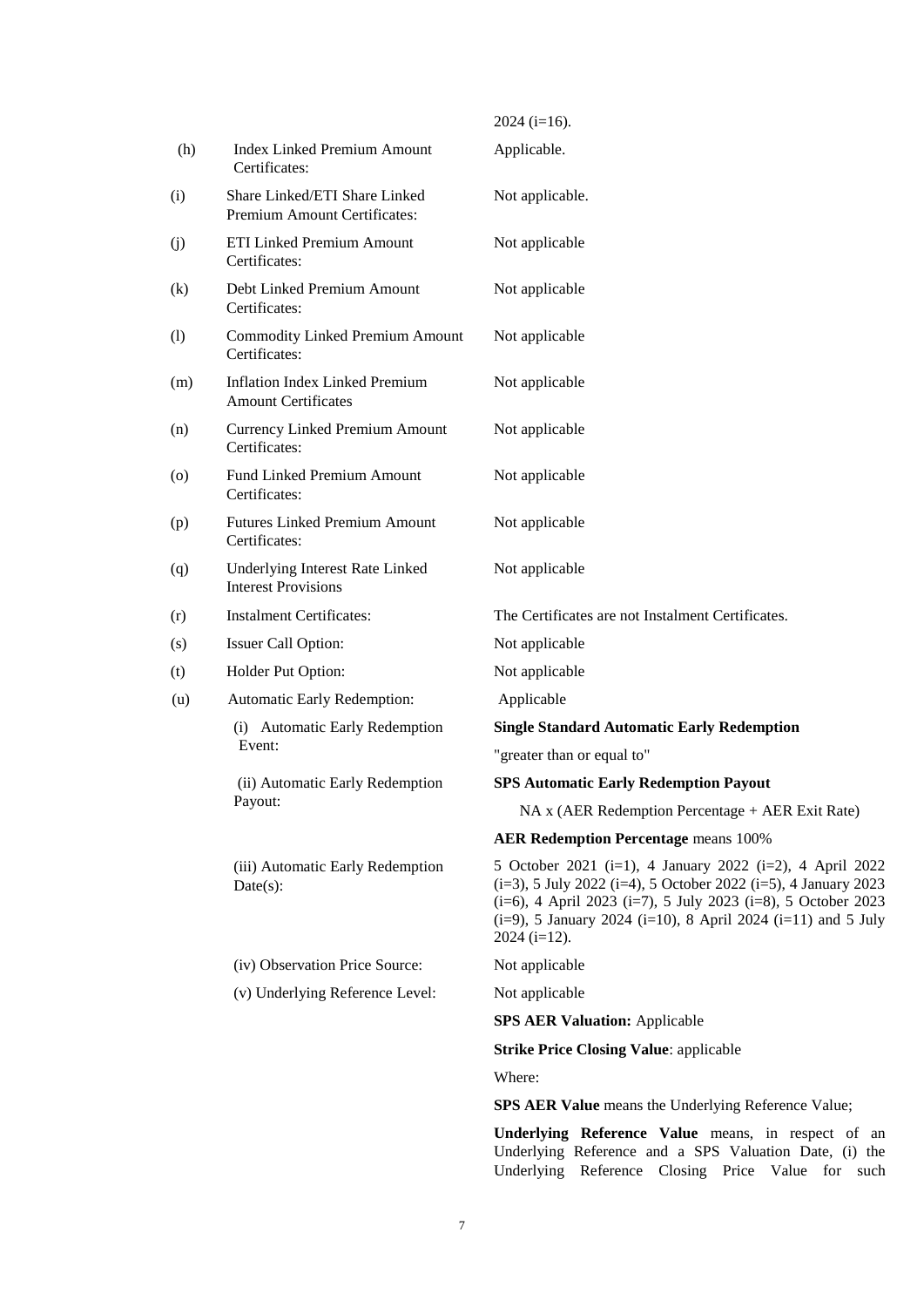Underlying Reference in respect of such SPS Valuation Date (ii) divided by the relevant Underlying Reference Strike Price; **Underlying Reference** means as set out in item 25(a); **Underlying Reference Closing Price Value** means, in respect of a SPS Valuation Date, the Closing Level in respect of such day; **SPS Valuation Date** means each Automatic Early Redemption Valuation Date; **Strike Price Closing Value:** Applicable; **Underlying Reference Strike Price** means, in respect of an Underlying Reference, the Underlying Reference Closing Price Value for such Underlying Reference on the Strike Date. In respect of the Strike Date: **Underlying Reference Closing Price Value** means, in respect of a SPS Valuation Date, the Closing Level in respect of such day; Where: **SPS Valuation Date** means the Strike Date (vi) Automatic Early Redemption Level: 100 per cent. (vii) Automatic Early Redemption Percentage: Not applicable (viii) AER Exit Rate: AER Rate AER Rate is 0%. (ix) Automatic Early Redemption Valuation Date(s)/Period(s): 28 September 2021 (i=1), 28 December 2021 (i=2), 28 March 2022 (i=3), 28 June 2022 (i=4), 28 September 2022 (i=5), 28 December 2022 (i=6), 28 March 2023 (i=7), 28 June 2023 (i=8), 28 September 2023 (i=9), 28 December 2023 (i=10), 28 March 2024 (i=11) and 28 June 2024 (i=12). (v) Strike Date: 28 September 2020. (w) Strike Price: Not applicable. (x) Redemption Valuation Date: The Exercise Date. (y) Averaging: Averaging does not apply to the Securities. (z) Observation Dates: Not applicable. (aa) Observation Period: Not applicable. (bb) Settlement Business Day: Not applicable (cc) Cut-off Date: Not applicable (dd) Identification information of Holders as provided by Condition 29: Not applicable **DISTRIBUTION AND U.S. SALES ELIGIBILITY** 43. U.S. Selling Restrictions: Not applicable – the Securities may not be legally or

beneficially owned by or transferred to any U.S. person at any time 44. Additional U.S. Federal income tax considerations: The Securities are not Specified Securities for the purpose of Section 871(m) of the U.S. Internal Revenue Code of 1986.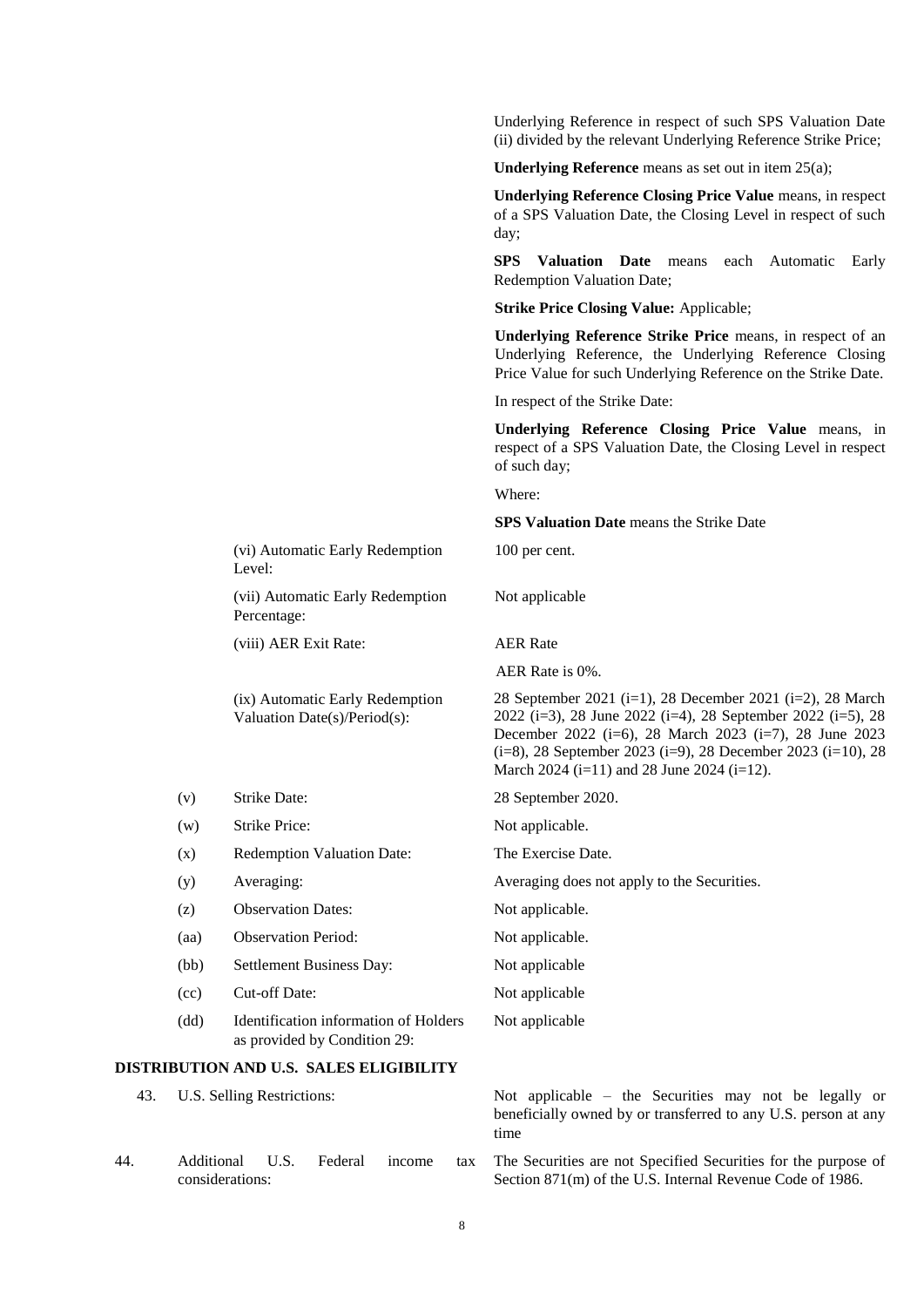| 45. | Registered broker/dealer:    |                                                                                                                                | Not applicable                                                                                                                                                                             |  |  |
|-----|------------------------------|--------------------------------------------------------------------------------------------------------------------------------|--------------------------------------------------------------------------------------------------------------------------------------------------------------------------------------------|--|--|
| 46. |                              | TEFRA C or TEFRA Not Applicable:                                                                                               | TEFRA C/TEFRA Not Applicable                                                                                                                                                               |  |  |
| 47. | Non-exempt Offer:            |                                                                                                                                | Applicable                                                                                                                                                                                 |  |  |
|     | (i)                          | Non-exempt Offer Jurisdictions:                                                                                                | Republic of Italy                                                                                                                                                                          |  |  |
|     | (ii)                         | Offer Period:                                                                                                                  | The period from, and including 7 August 2020 until, and<br>including, 25 September 2020, subject to any early closing or<br>extension of the Offer Period, as indicated in Part B, item 6. |  |  |
|     | (iii)                        | Financial intermediaries granted<br>specific consent to use the Base<br>Prospectus in accordance with the<br>Conditions in it: | Not applicable. See "Placing and Underwriting" of Part B.                                                                                                                                  |  |  |
|     | (iv)                         | General Consent:                                                                                                               | Not applicable                                                                                                                                                                             |  |  |
|     | (v)                          | Other Authorised Offeror Terms:                                                                                                | Not applicable                                                                                                                                                                             |  |  |
| 48. | Investors:                   | Prohibition of Sales to EEA Retail                                                                                             |                                                                                                                                                                                            |  |  |
| (a) | <b>Selling Restrictions:</b> |                                                                                                                                | Not applicable                                                                                                                                                                             |  |  |
|     | (b) Legend:                  |                                                                                                                                | Not applicable                                                                                                                                                                             |  |  |
|     |                              |                                                                                                                                |                                                                                                                                                                                            |  |  |

# **PROVISIONS RELATING TO COLLATERAL AND SECURITY**

- 49. Secured Security other than Notional Not applicable Value Repack Securities:
- 50. Notional Value Repack Securities Not applicable

# **Responsibility**

The Issuer accepts responsibility for the information contained in these Final Terms. To the best of the knowledge of the Issuer (who has taken all reasonable care to ensure that such is the case), the information contained herein is in accordance with the facts and does not omit anything likely to affect the import of such information.

Signed on behalf of BNP Paribas Issuance B.V.

As Issuer:

C. Nastages

By: .. Cezar NASTASA ... Duly authorised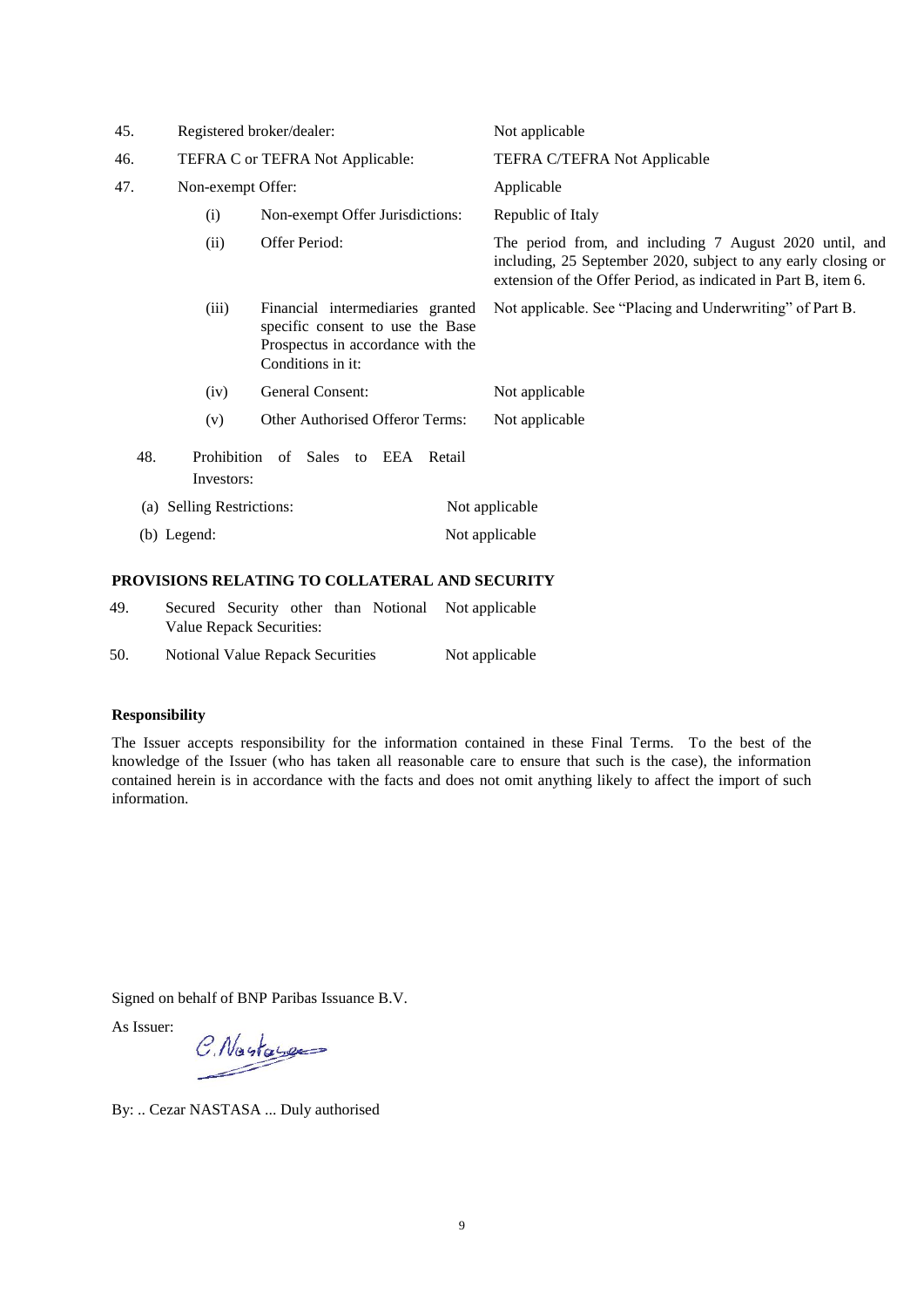# **PART B – OTHER INFORMATION**

## **1. Listing and Admission to trading**

Application will be made for the Securities to be admitted to trading on the Multilateral Trading Facility EuroTLX (managed by Borsa Italiana S.p.A.) with effect from a date prior to the Issue Date.

# **2. Ratings**

The Securities have not been rated.

The rating of the Issuer is A from Standard and Poor's.

The rating of the Guarantor is Aa3 from Moody's and A from Standard and Poor's.

As defined by Moody's, an "Aa" rating means that the obligations of the Issuer and the Guarantor under the Programme are judged to be of high quality and are subject to very low credit risk. Moody's appends numerical modifiers 1, 2, and 3 to each generic rating classification from Aaa through Caa. The modifier 3 indicates a ranking in the lower end of that generic rating category.

As defined by Standard & Poor's, an obligation rated 'A' is somewhat more susceptible to the adverse effects of changes in circumstances and economic conditions than obligations in higher-rated categories. However, the relevant Issuer and Guarantor's capacity to meet its financial commitment on the obligation is still strong. The addition of a plus  $(+)$  or minus  $(-)$  sign shows relative standing within the major rating category"

Moody's and Standard & Poor's are established in the European Union and are registered under Regulation (EC) No. 1060/2009 (as amended).

# **3. Interests of Natural and Legal Persons Involved in the Offer**

Investors shall be informed of the fact that Deutsche Bank S.p.A. (the "Distributor") will receive from the Issuer placement fees implicit in the Issue Price of the Securities equal to 4% (all tax included) of the issue amount. All placement fees will be paid out upfront.

Investors must also consider that such fees are not included in the price of the Securities on the secondary market and, therefore, if the Securities are sold on the secondary market, fees embedded in the Issue Price will be deducted from the sale price.

Save as discussed in the "*Potential Conflicts of Interest*" paragraph in the "*Risks*" section in the Base Prospectus, so far as the Issuer is aware, no person involved in the issue of the Securities has an interest material to the issue.

# **4. Reasons for the Offer, Estimated Net Proceeds and Total Expenses**

- (a) Reasons for the offer: See "Use of Proceeds" in the Base Prospectus
- (b) Estimated net proceeds: 30,000,000
- (c) Estimated total expenses: Estimated total expenses not available

# **5. Performance of Underlying/Formula/Other Variable and Other Information concerning the Underlying Reference**

See Base Prospectus for an explanation of effect on value of Investment and associated risks in investing in Securities.

Past and further performances of the Index are available on the relevant website www.stoxx.com and its volatility may be obtained at the office of the Calculation Agent by mail to the following address: [investimenti@bnpparibas.com](mailto:investimenti@bnpparibas.com)

## **General Disclaimer**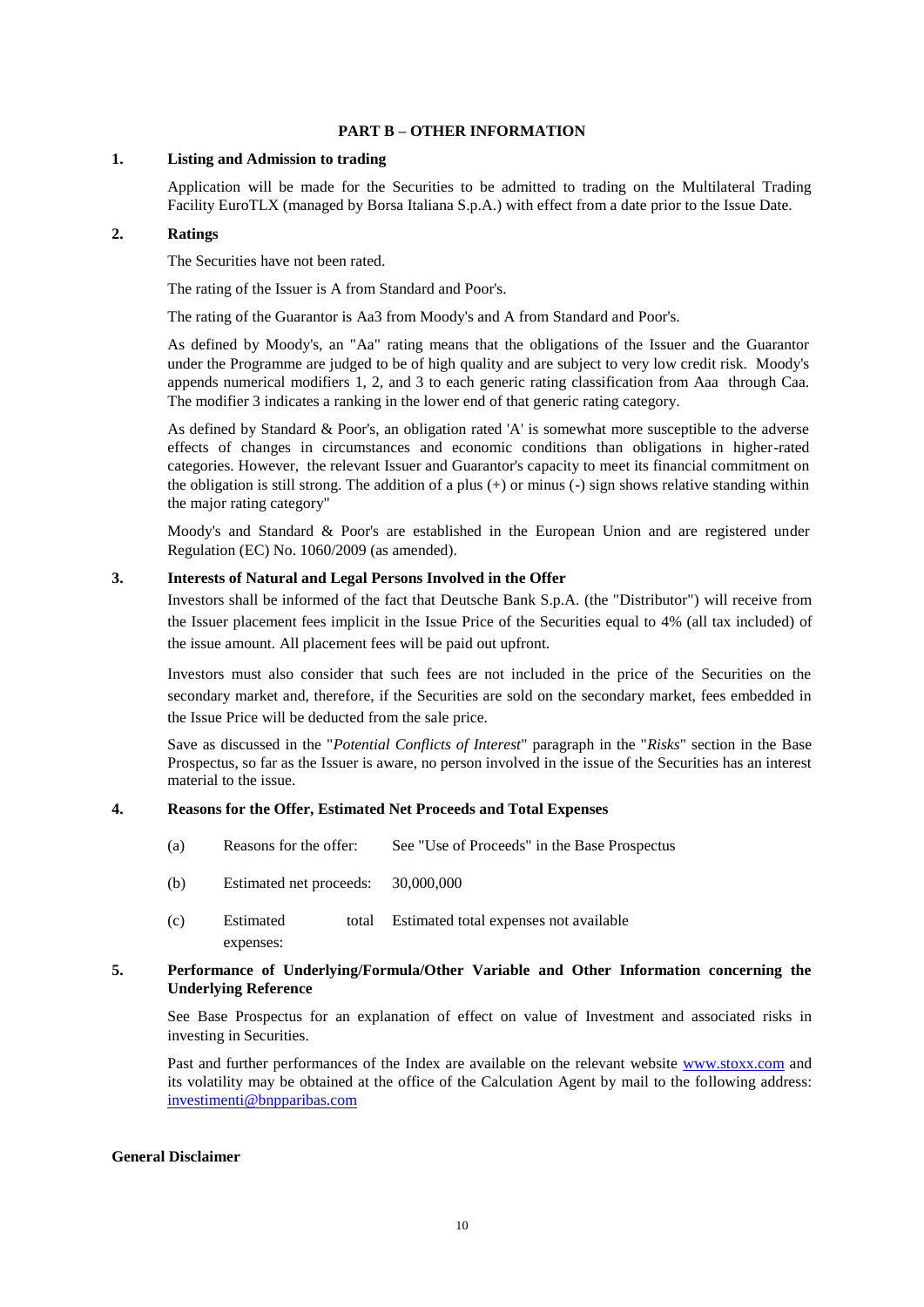Neither the Issuer nor the Guarantor shall have any liability for any act or failure to act by an Index Sponsor in connection with the calculation, adjustment or maintenance of an Index. Except as disclosed prior to the Issue Date, neither the Issuer, the Guarantor nor their affiliates has any affiliation with or control over an Index or Index Sponsor or any control over the computation, composition or dissemination of an Index. Although the Calculation Agent will obtain information concerning an Index from publicly available sources it believes reliable, it will not independently verify this information. Accordingly, no representation, warranty or undertaking (express or implied) is made and no responsibility is accepted by the Issuer, the Guarantor, their affiliates or the Calculation Agent as to the accuracy, completeness and timeliness of information concerning an Index.

# **Index Disclaimer**

*Neither the Issuer nor the Guarantor shall have any liability for any act or failure to act by an Index Sponsor in connection with the calculation, adjustment or maintenance of an Index. Except as disclosed prior to the Issue Date, neither the Issuer, the Guarantor nor their affiliates has any affiliation with or control over an Index or Index Sponsor or any control over the computation, composition or dissemination of an Index. Although the Calculation Agent will obtain information concerning an Index from publicly available sources it believes reliable, it will not independently verify this information. Accordingly, no representation, warranty or undertaking (express or implied) is made and no responsibility is accepted by the Issuer, the Guarantor, their affiliates or the Calculation Agent as to the accuracy, completeness and timeliness of information concerning an Index.*

## *EURO STOXX® Banks Index*

*STOXX Limited, Deutsche Börse Group and their licensors, research partners or data providers have no relationship to BNP PARIBAS, other than the licensing of the EURO STOXX® Banks Index and the related trademarks for use in connection with the Securities.*

*STOXX, Deutsche Börse Group and their licensors, research partners or data providers do not:* 

- *Sponsor, endorse, sell or promote the Securities.*
- *Recommend that any person invest in the Securities or any other securities.*
- *Have any responsibility or liability for or make any decisions about the timing, amount or pricing of Securities.*
- *Have any responsibility or liability for the administration, management or marketing of the Securities.*
- *Consider the needs of the Securities or the owners of the Securities in determining, composing or calculating the EURO STOXX® Banks Index or have any obligation to do so.*

*STOXX, Deutsche Börse Group and their licensors, research partners or data providers give no warranty, and exclude any liability (whether in negligence or otherwise), in connection with the Securities or their performance.*

*STOXX does not assume any contractual relationship with the purchasers of the Securities or any other third parties.*

## *Specifically,*

*STOXX, Deutsche Börse Group and their licensors, research partners or data providers do not give any warranty, express or implied, and exclude any liability about:* 

– *The results to be obtained by the Securities, the owner of the Securities or any other person in connection with the use of the EURO STOXX® Banks Index and the data included in the EURO STOXX® Banks Index;*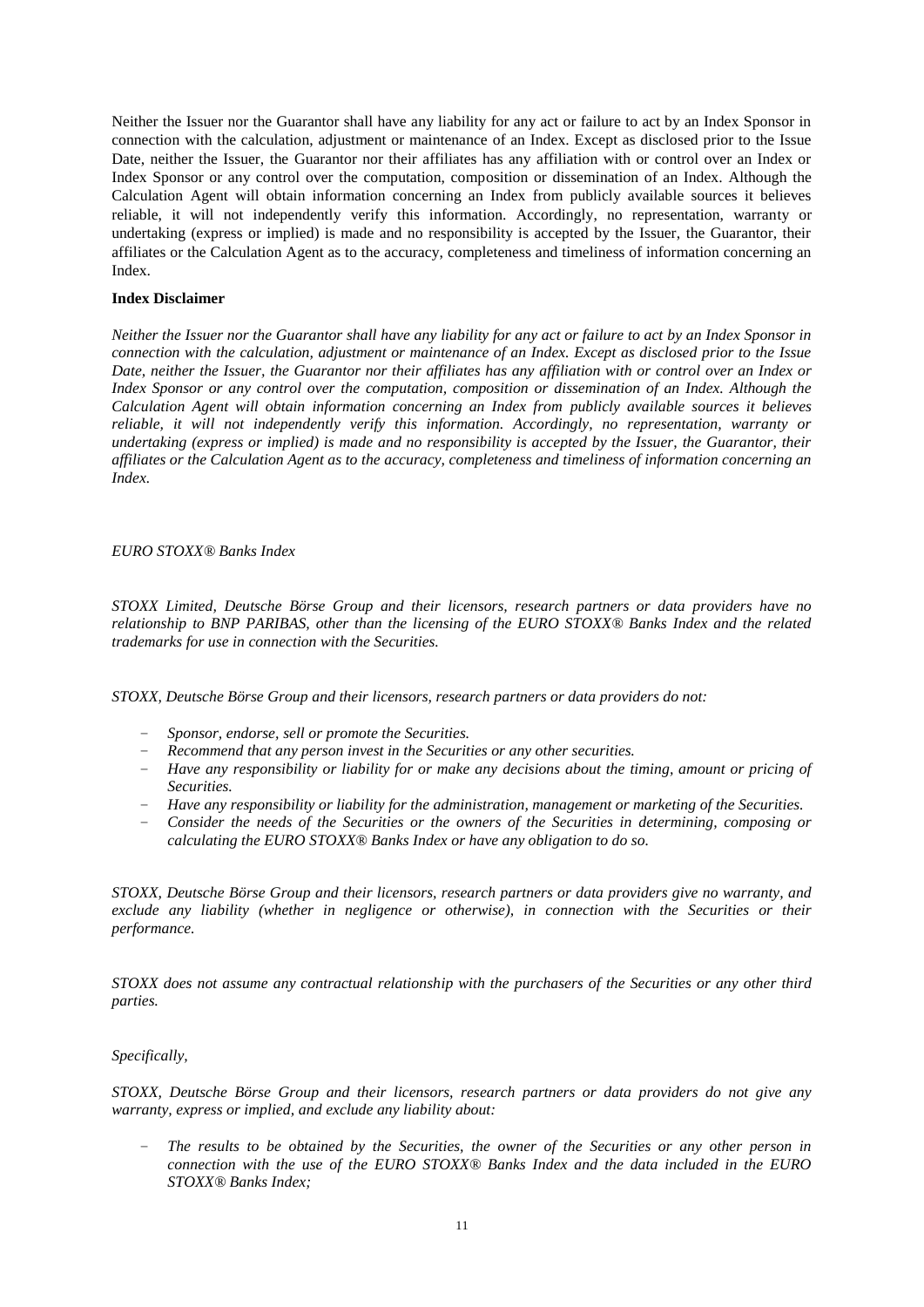- *The accuracy, timeliness, and completeness of the EURO STOXX® Banks Index and its data;*
- *The merchantability and the fitness for a particular purpose or use of the EURO STOXX® Banks Index and its data;*
- *The performance of the Securities generally.*

*STOXX, Deutsche Börse Group and their licensors, research partners or data providers give no warranty and exclude any liability, for any errors, omissions or interruptions in the EURO STOXX® Banks Index or its data;*

*Under no circumstances will STOXX, Deutsche Börse Group or their licensors, research part ners or data providers be liable (whether in negligence or otherwise) for any lost profits or indirect, punitive, special or consequential damages or losses, arising as a result of such errors, omissions or interruptions in the EURO STOXX® Banks Index or its data or generally in relation to the Securities, even in circumstances where STOXX, Deutsche Börse Group or their licensors, research partners or data providers are aware that such loss or damage may occur.*

*The licensing Agreement between BNP PARIBAS and STOXX is solely for their benefit and not for the benefit of the owners of the Securities or any other third parties.*

## **6. Operational Information**

**7. Terms and Conditions of the Public Offer**

Relevant Clearing System(s): Euroclear and Clearstream, Luxembourg

Offer Price: The Issue Price (of which an amount of 4% (all tax included) is represented by commissions payable to the Distributor).

Conditions to which the offer is subject: The offer of the Securities is conditional on their issue.

> The Issuer reserves the right to withdraw the offer and cancel the issuance of the Securities for any reason, in accordance with the Distributor at any time on or prior to the Issue Date. For the avoidance of doubt, if any application has been made by a potential investor and the Issuer exercises such a right, each such potential investor shall not be entitled to subscribe or otherwise acquire the Securities.

> The Issuer will in its sole discretion determine the final amount of Securities issued up to a limit of EUR 30,000,000. The final amount that is issued on Issue Date will be listed on Multilateral Trading Facility EuroTLX (managed by Borsa Italiana S.p.A). The final amount of the Securities issued will be determined by the Issuer in light of prevailing market conditions, and in its sole and absolute discretion depending on the number of Securities which have been agreed to be purchased as of the Issue Date.

> The Offer Period may be closed early as determined by Issuer in its sole discretion and notified on or around such earlier date by publication on the following webpage investimenti.bnpparibas.it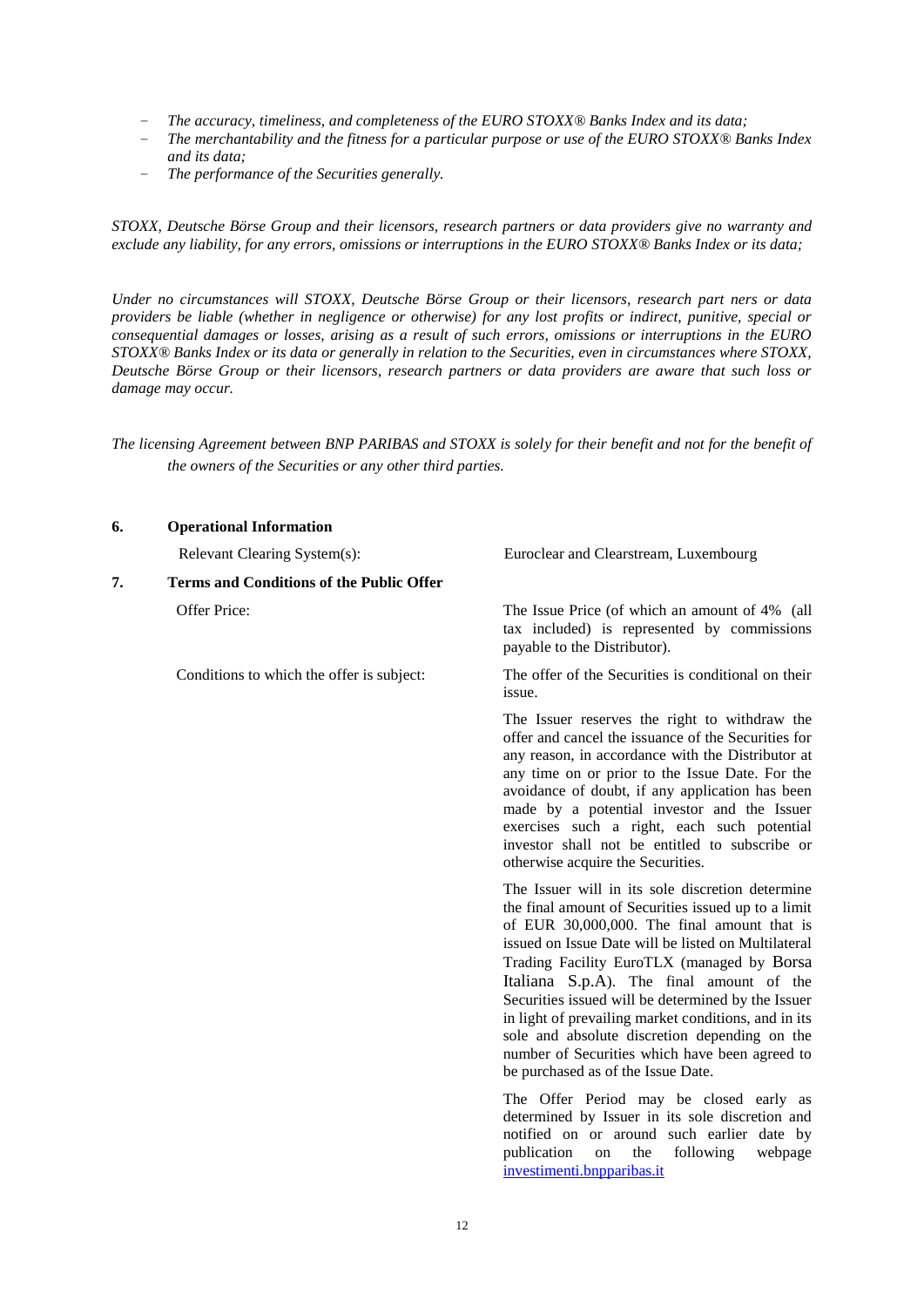The Issuer reserves the right to extend the Offer Period. The Issuer will inform of the extension of the Offer Period by means of a notice to be published on the following webpage investimenti.bnpparibas.it

The Issuer reserves the right to increase the number of Securities to be issued during the Offer Period. The Issuer will inform the public of the size increase by means of a notice to be published on the following webpage investimenti.bnpparibas.it

The final amount of the Securities issued will be determined by the Issuer in light of prevailing market conditions, and in its sole and absolute discretion depending on the number of Securities which have been asked to be subscribed for during the Offer Period.

The Issuer undertakes to file the application for the Certificates to be admitted to trading on the EuroTLX in time for the approval for admission to be granted before the Issue Date. The effectiveness of the offer is subject to the issue of the resolution for the admission to trading of the Certificates on the EuroTLX in advance of the Issue Date.

Description of the application process: Application to subscribe for the Securities can be made in Italy through the Distributor. The distribution activity will be carried out in accordance with the usual procedures of the Distributor.

> Investors may apply for the subscription of the Securities during normal Italian banking hours at the offices (*filiali*) of the Distributor from, and including, 7 August 2020 until, and including, 25 September 2020, subject to any early closing or extension of the Offer Period.

> The Securities will also be distributed through door-to-door selling pursuant to Article 30 of the Italian Legislative Decree No. 58 of 24 February 1998, as amended from time to time (the "**Italian Financial Services Act**") from and including 7 August 2020 to and including 18 September 2020, subject to any early closing or extension of the Offer Period.

> Pursuant to Article 30, paragraph 6, of the Italian Financial Services Act, the validity and enforceability of contracts entered into through door-to-door selling is suspended for a period of 7 (seven) days beginning on the date of purchase by the relevant investor. Within such period investors may notify the relevant Distributor of their withdrawal without payment of any charge or commission.

> Certificates will also be distributed by Deutsche Bank S.p.A. means of distance communication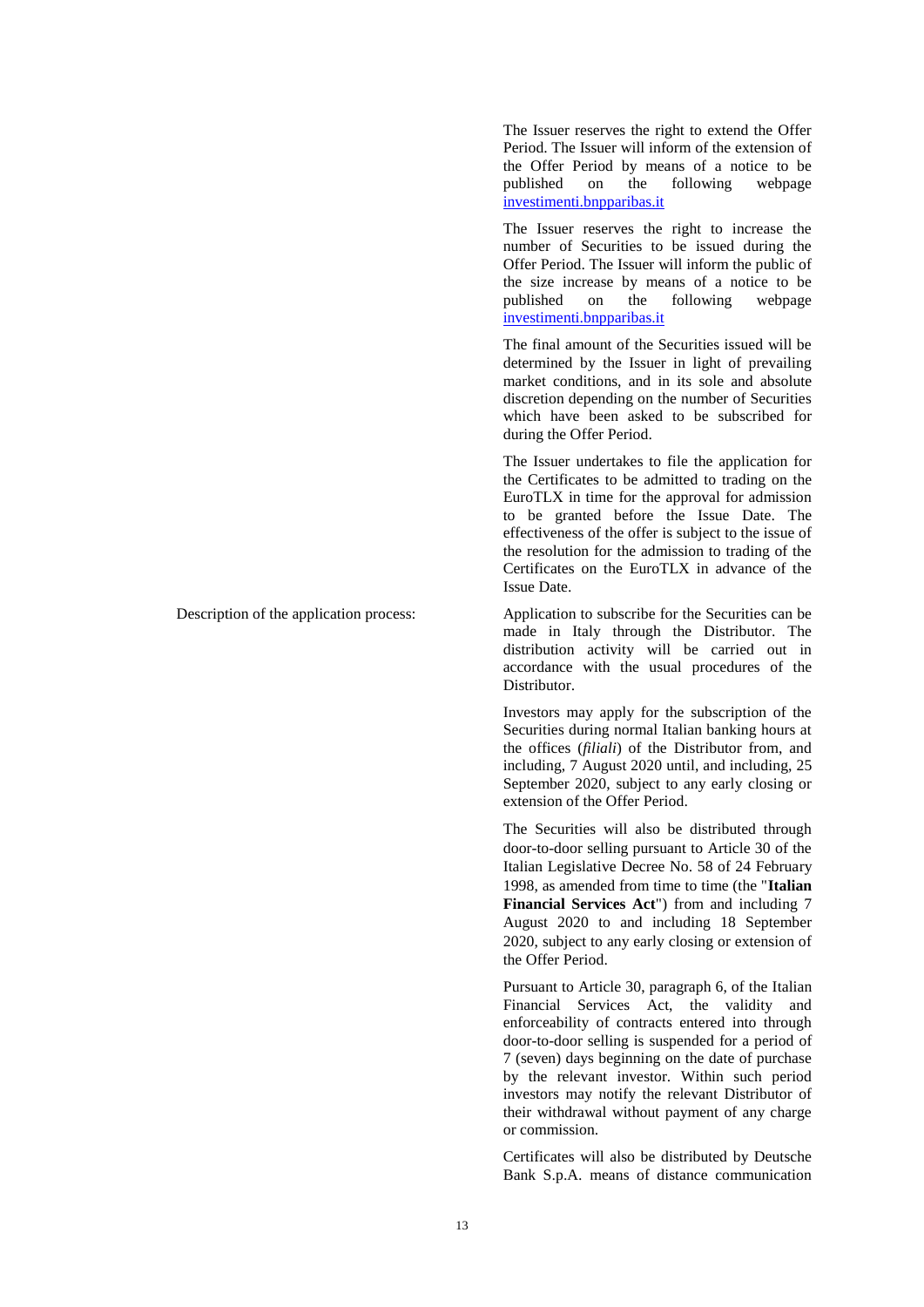techniques (tecniche di comunicazione a distanza) pursuant to article 32 of the Italian Financial Services Act. In this case, the investor may purchase the Certificates, after being identified by the Distributor, by using their personal password/identification codes. Pursuant to Article 67-duodecies of Legislative Decree 206/2005 as amended (the Italian Consumer Code), the validity and enforceability of the contracts entered into is suspended for a period of fourteen (14) days after the investors'signature of the same. Within such period investors may communicate their withdrawal to the Distributor without any charge or commission.

The Distributor is responsible for the notification of any withdrawal right applicable in relation to the offer of the Securities to potential investors.

Prospective investors will not be required to enter into any contractual arrangements directly with the Issuer in relation to the subscription for the Securities.

Applicants having no client relationship with the Distributor with whom the acceptance form is filed may be required to open a current account or to make a temporary non-interest bearing deposit of an amount equal to the counter-value of the Securities requested, calculated on the basis of the Issue Price of the Securities. In the event that the Securities are not allotted or only partially allotted, the total amount paid as a temporary deposit, or any difference with the counter-value of the Securities allotted, will be repaid to the applicant without charge by the Issue Date.

By purchasing the Securities, the holders of the Securities are deemed to have knowledge of all the Conditions of the Securities and to accept said Conditions.

Applications received by the Distributor prior to the start of the Offer Period or after the closing date of the Offer Period, will be considered as not having been received and will be void.

Minimum subscription amount per investor: EUR 100

Maximum subscription amount per investor: 300,000\* Notional Amount.

The maximum amount of application of Securities will be subject only to availability at the time of the application.

Not applicable

Description of possibility to reduce subscriptions and manner for refunding excess amount paid by applicants:

Details of the minimum and/or maximum amount

of application:

Details of the method and time limits for paying up and delivering the Securities:

The Securities will be issued on the Issue Date against payment to the Issuer by the Distributor of the gross subscription moneys.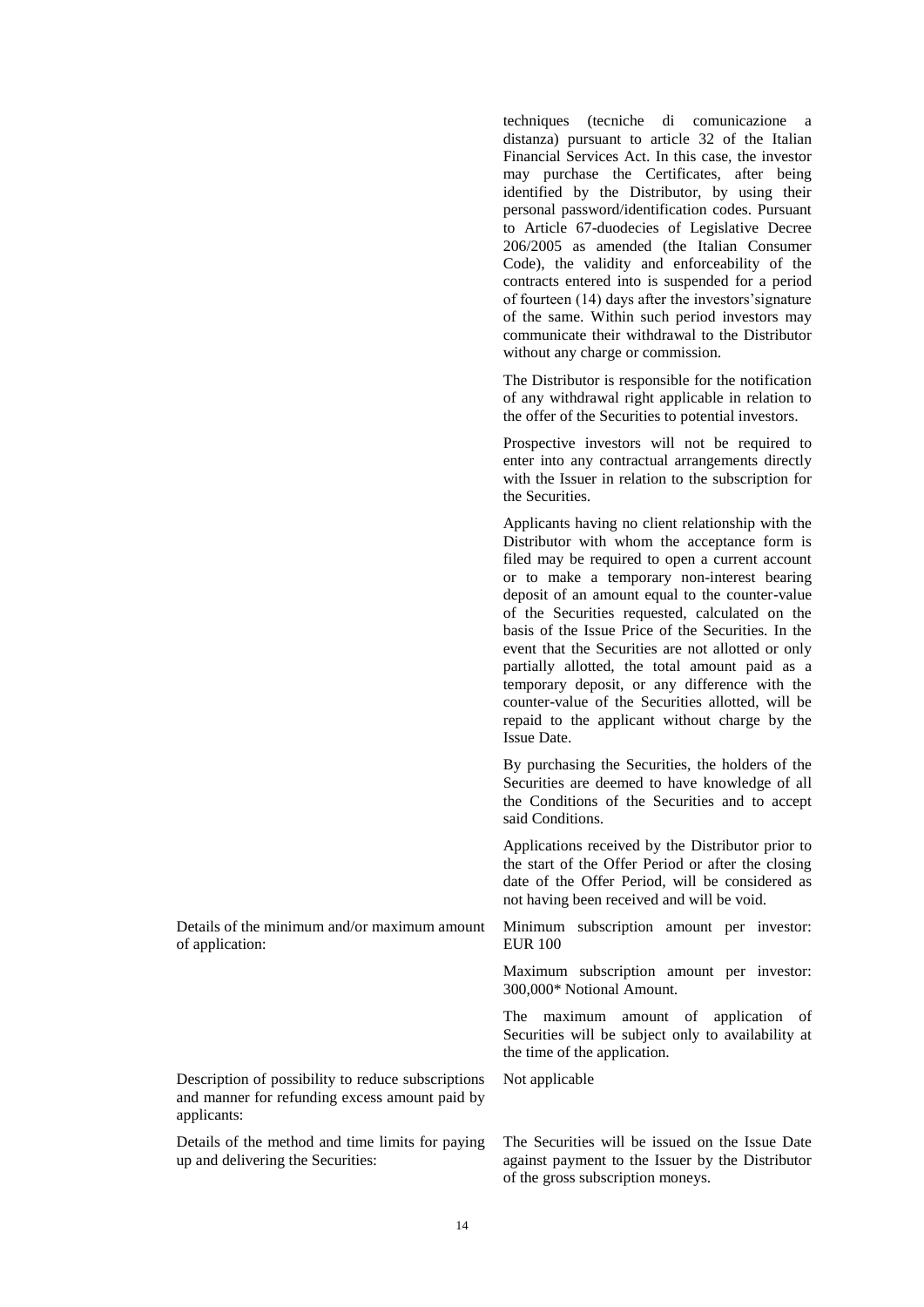Manner in and date on which results of the offer are to be made public:

Procedure for exercise of any right of preemption, negotiability of subscription rights and treatment of subscription rights not exercised:

Process for notification to applicants of the amount allotted and indication whether dealing may begin before notification is made:

The Securities are cleared through the clearing systems and are due to be delivered through the Distributor on or around the Issue Date.

Publication by means of a notice by loading the following link (investimenti.bnpparibas.it) in each case on or around the Issue Date.

Not applicable

There are no pre-identified allotment criteria.

The Distributor will adopt allotment criteria that ensure equal treatment of prospective investors. All of the Securities requested through the Distributor during the Offer Period will be assigned up to the maximum amount of the Offer.

In the event that during the Offer Period the requests exceed the number of Securities to be issued, the Issuer will at it discretion, either, (i) proceed to increase the size of the offer or, (ii) early terminate the Offer Period and suspend the acceptance of further requests.

Each investor will be notified by the Distributor of its allocation of Securities after the end of the Offer Period and in any event on or around the Issue Date.

No dealings in the Securities may take place prior to the Issue Date.

| Amount of any expenses and taxes specifically<br>charged to the subscriber or purchaser: | <b>Serie</b><br><b>Number</b> | <b>Issue Price</b><br>per Security | <b>Expenses</b><br>included in<br>the Issue<br>Price |
|------------------------------------------------------------------------------------------|-------------------------------|------------------------------------|------------------------------------------------------|
|                                                                                          | CE3364FTS                     | <b>EUR 100</b>                     | EUR $4.77$ per<br>Certificate                        |

## **8. Placing and Underwriting**

Name(s) and address(es), to the extent known to the Issuer, of the placers in the various countries where the offer takes place:

Name and address of the co-ordinator(s) of the global offer and of single parts of the offer:

Name and address of any paying agents and depository agents in each country (in addition to the Principal Security Agent):

Entities agreeing to underwrite the issue on a firm commitment basis, and entities agreeing to place the issue without a firm commitment or under "best efforts" arrangements:

The Distributor with the address set out below.

Not applicable.

BNP Paribas Securities Services, Milan Branch Piazza Lina Bo Bardi 3, 20124 Milan, Italy.

The placement activity will be carried out by:

# **Deutsche Bank S.p.A.**

Piazza del Calendario 3 20126 Milan

Italy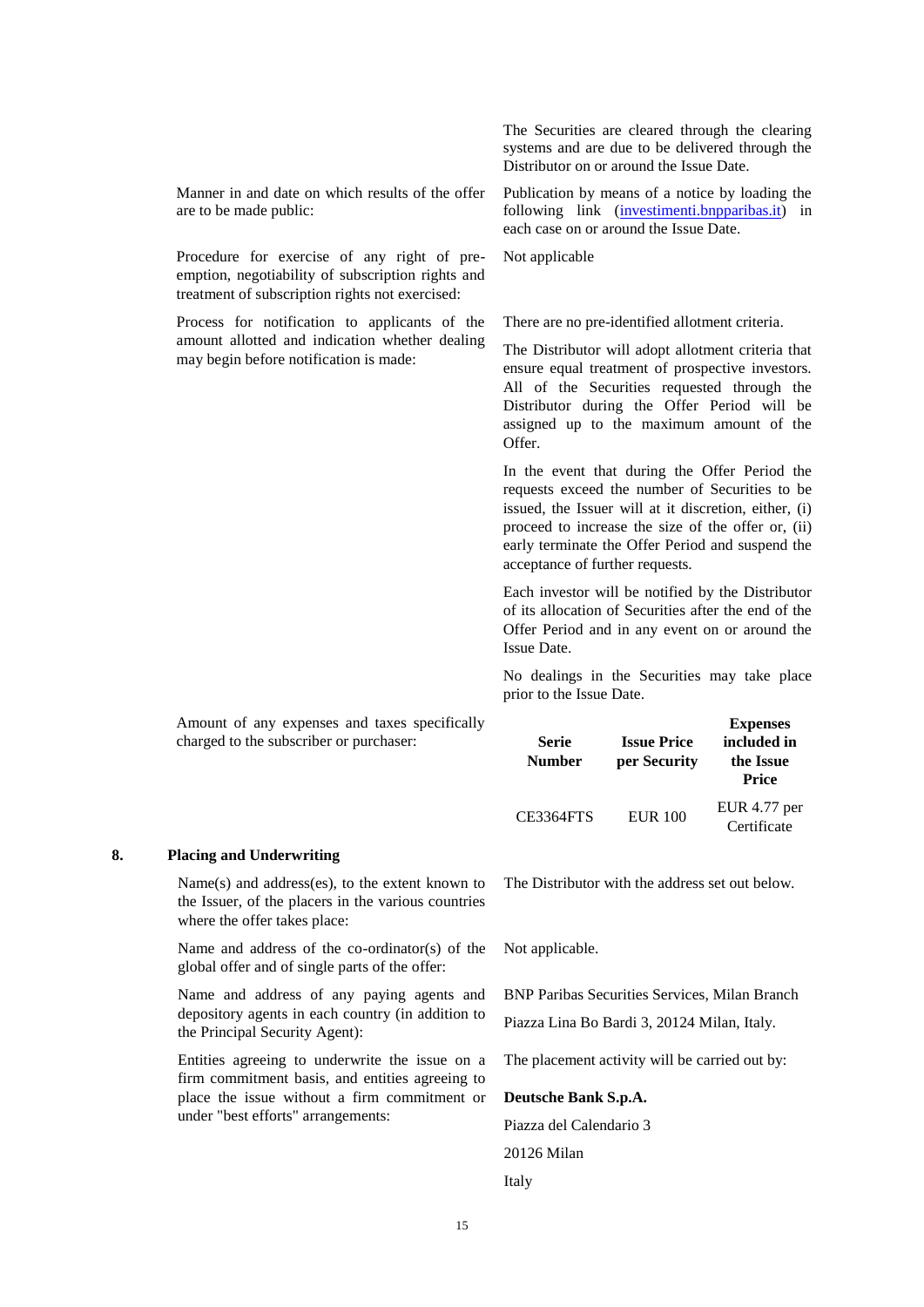## LEI: 7245009UXRIGIRYOBR48

## (the **"Distributor"**)

No underwriting commitment will be undertaken by the Distributor.

Not applicable.

When the underwriting agreement has been or will be reached:

# **9. Intermediaries with a firm commitment to act** None

Name and address of the entities which have a firm commitment to act as intermediaries in secondary trading, providing liquidity through bid and after rates and a description of the main terms of their commitment:

# **10. Yield**

Not applicable.

## **11. EU Benchmarks Regulation**

EU Benchmarks Regulation: Article 29(2) statement on benchmarks:

Applicable: Amounts payable under the Securities are calculated by reference to the relevant Benchmark, which is provided by the relevant Administrator, as specified in the table below.

As at the date of these Final Terms, the relevant Administrator is not included / included, as the case may be, in the register of Administrators and Benchmarks established and maintained by the European Securities and Markets Authority ("**ESMA**") pursuant to article 36 of the Benchmarks Regulation (Regulation (EU) 2016/1011) (the "**BMR**"), as specified in the table below.

As far as the Issuer is aware, the transitional provisions in Article 51 of the BMR apply, such that the relevant Administrator is not currently required to obtain authorisation/registration, as specified in the table below.

| <b>Benchmark</b>                    | Administrator                                                         | Register |
|-------------------------------------|-----------------------------------------------------------------------|----------|
| Euro Stoxx <sup>®</sup> Banks Index | STOXX Limited or any successor<br>acceptable to the Calculation Agent | Included |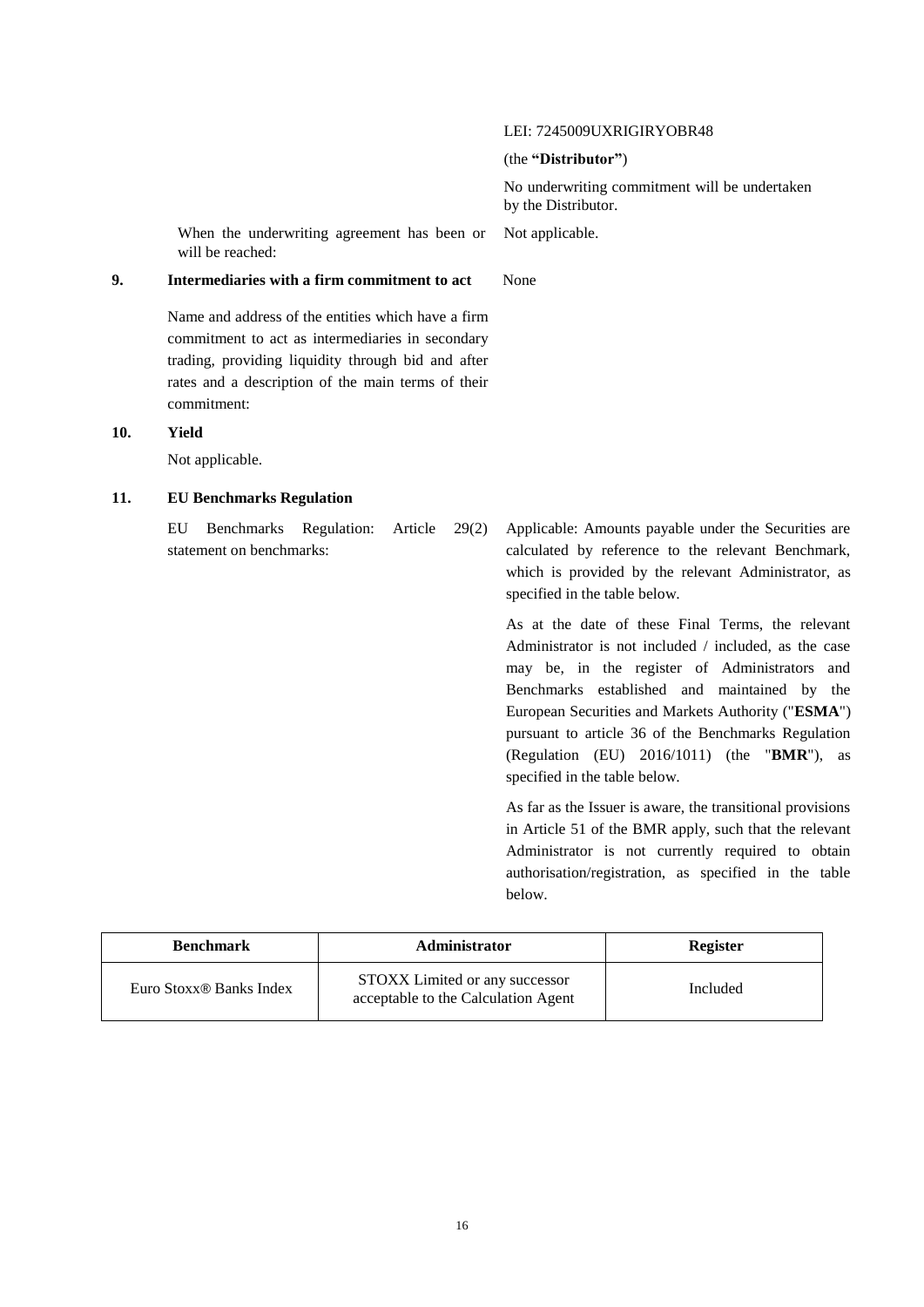# **Summary**

# **Section A – Introduction and Warnings**

## *Warnings*

This summary should be read as an introduction to the Base Prospectus and the applicable Final Terms.

Any decision to invest in any Securities should be based on a consideration of the Base Prospectus as a whole, including any documents incorporated by reference and the applicable Final Terms.

Investors may be exposed to a partial or total loss of their investment.

Where a claim relating to information contained in the Base Prospectus and the applicable Final Terms is brought before a court in a Member State of the European Economic Area, the plaintiff may, under the national legislation of the Member State where the claim is brought, be required to bear the costs of translating the Base Prospectus and the applicable Final Terms before the legal proceedings are initiated.

Civil liability in any such Member State attaches to the Issuer or the Guarantor solely on the basis of this summary, including any translation hereof, but only if it is misleading, inaccurate or inconsistent when read together with the other parts of the Base Prospectus and the applicable Final Terms or it does not provide, when read together with the other parts of the Base Prospectus and the applicable Final Terms, key information in order to aid investors when considering whether to invest in the Securities.

You are about to purchase a product that is not simple and may be difficult to understand.

## **Name and international securities identification number (ISIN) of the securities**

EUR "Autocallable Reverse Convertible" Certificates linked to EURO STOXX® Banks Index Index - The securities are Certificates. International Securities Identification Number ("**ISIN**"): XS2067741269.

## **Identity and contact details of the issuer**

BNP Paribas Issuance B.V. (the "**Issuer**"), Herengracht 595, 1017 CE Amsterdam, the Netherlands (telephone number: +31(0)88 738 0000). The legal entity identifier of the Issuer is 7245009UXRIGIRYOBR48.

**Identity and contact details of the offeror and / or person asking for admission to trading**

Offeror: Deutsche Bank S.p.A., Piazza del Calendario 3, 20126 Milan, Italy. The legal entity identifier of the Offeror is 7245009UXRIGIRYOBR48. Person asking for admission to trading : BNP Paribas Issuance B.V. (the "Issuer"), Herengracht 595, 1017 CE Amsterdam, the Netherlands (telephone number: +31(0)88 738 0000).

## **Identity and contact details of the competent authority approving the prospectus**

Autorité des Marchés Financiers ("**AMF**"), 17, place de la Bourse, 75082 Paris Cedex 02, France - +33(0)1 53 45 60 00 - www.amf-france.org

## **Date of approval of the prospectus**

The Base Prospectus has been approved on 2 June 2020 under the approval number 20-233 by the AMF, as supplemented from time to time.

# **Section B - Key information on the issuer**

# *Who is the issuer of the securities?*

**Domicile / legal form / LEI / law under which the issuer operates / country of incorporation**

BNPP B.V. was incorporated in the Netherlands as a private company with limited liability under Dutch law having its registered office at Herengracht 595, 1017 CE Amsterdam, the Netherlands. Legal entity identifier (LEI): 7245009UXRIGIRYOBR48. BNPP B.V.'s long term credit rating is A+ with a negative outlook (S&P Global Ratings Europe Limited) and BNPP B.V.'s short term credit rating is A-1 (S&P Global Ratings Europe Limited).

## **Principal activities**

The principal activity of the Issuer is to issue and/or acquire financial instruments of any nature and to enter into related agreements for the account of various entities within the BNPP Group.

The assets of BNPP B.V. consist of the obligations of other BNPP Group entities. Holders of securities issued by BNPP B.V. will, subject to the provisions of the Guarantee issued by BNPP, be exposed to the ability of BNPP Group entities to perform their obligations towards BNPP B.V.

## **Major shareholders**

BNP Paribas holds 100 per cent. of the share capital of BNPP B.V.

## **Identity of the issuer's key managing directors**

The Managing Director of the Issuer is BNP Paribas Finance B.V.

The Managing Directors of BNP Paribas Finance B.V. are Edwin Herskovic, Erik Stroet, Folkert van Asma, Richard Daelman, Geert Lippens and Matthew Yandle.

## **Identity of the issuer's statutory auditors**

Mazars N.V. are the auditors of the Issuer. Mazars N.V. is an independent public accountancy firm in the Netherlands registered with the NBA (*Nederlandse Beroepsorganisatie van Accountants*).

| What is the key financial information regarding the issuer? |                                      |        |        |        |  |  |
|-------------------------------------------------------------|--------------------------------------|--------|--------|--------|--|--|
| <b>Key financial information</b>                            |                                      |        |        |        |  |  |
|                                                             | Income statement                     |        |        |        |  |  |
|                                                             | <b>Comparative interim from same</b> |        |        |        |  |  |
| period in prior year<br>Year -1<br>Interim<br>Year          |                                      |        |        |        |  |  |
| 30/06/2019<br>30/06/2018<br>31/12/2019<br>31/12/2018<br>In€ |                                      |        |        |        |  |  |
| <b>Operating profit/loss</b>                                | 47.976                               | 39.967 | 27.516 | 18,012 |  |  |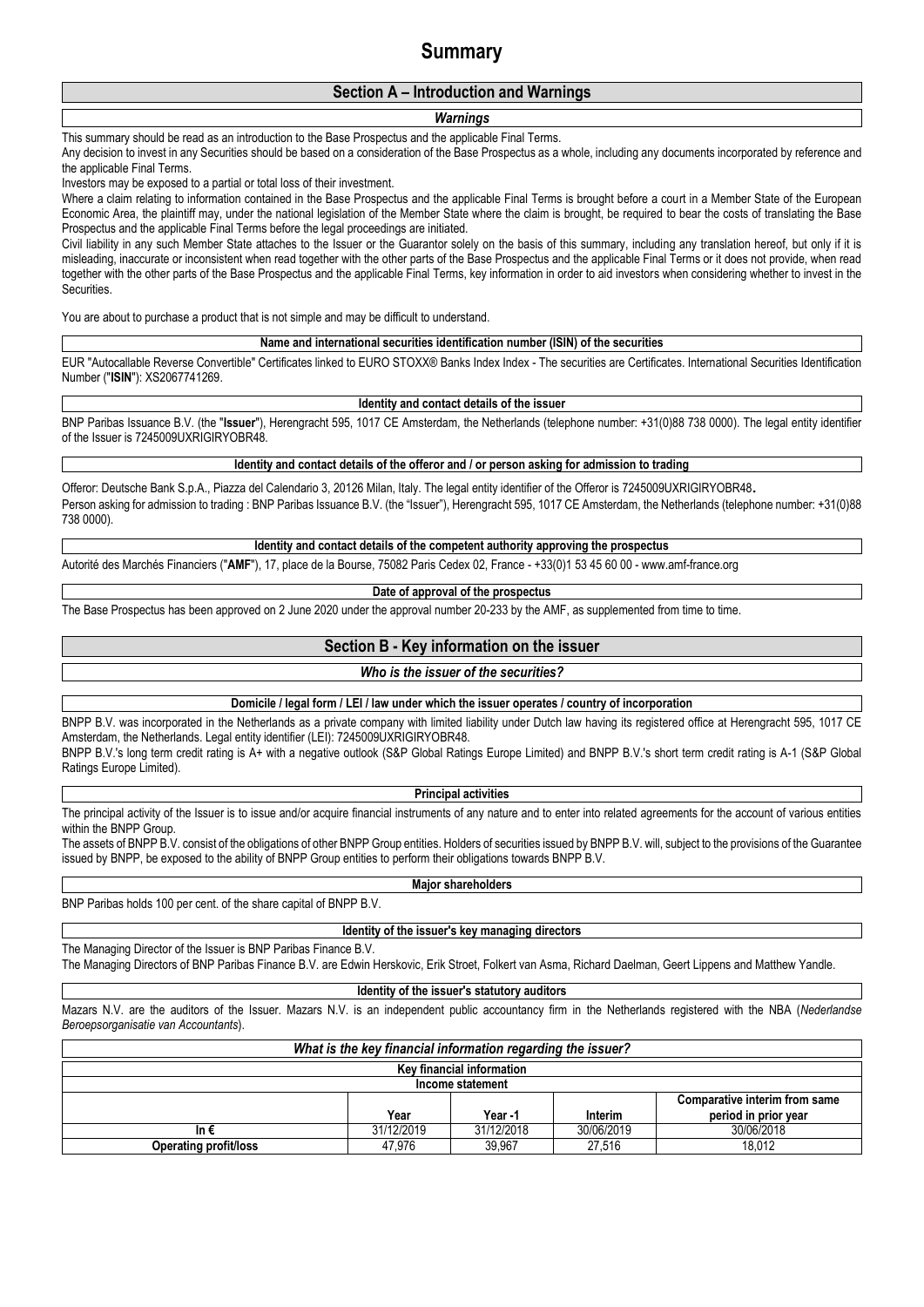|                                                                        |                | <b>Balance sheet</b>       |                |                                                       |
|------------------------------------------------------------------------|----------------|----------------------------|----------------|-------------------------------------------------------|
|                                                                        | Year           | Year -1                    | Interim        | Comparative interim from same<br>period in prior year |
| In $\epsilon$                                                          | 31/12/2019     | 31/12/2018                 | 30/06/2019     | 30/06/2018                                            |
| Net financial debt (long term debt plus short term<br>debt minus cash) | 64,938,742,676 | 56,232,036,938             | 67,131,860,338 | 57,942,958,626                                        |
| Current ratio (current assets/current liabilities)                     | 1.0            | 1.0                        | 1.0            | 1.0                                                   |
| Debt to equity ratio (total liabilities/total shareholder<br>equity)   | 112,828        | 103.624                    | 119.864        | 109,849                                               |
| Interest cover ratio (operating income/interest                        | No interest    | No interest                | No interest    | No interest expenses                                  |
| expense)                                                               | expenses       | expenses                   | expenses       |                                                       |
|                                                                        |                | <b>Cash flow statement</b> |                |                                                       |
|                                                                        | Year           | Year -1                    | Interim        | Comparative interim from same<br>period in prior year |
| In€                                                                    | 31/12/2019     | 31/12/2018                 | 30/06/2019     | 30/06/2018                                            |
| Net Cash flows from operating activities                               | 661,222        | $-153.286$                 | 349,674        | $-141.284$                                            |
| Net Cash flows from financing activities                               | 0              |                            | 0              |                                                       |
| Net Cash flow from investing activities                                | 0              |                            | 0              |                                                       |

## **Qualifications in the audit report**

Not applicable, there are no qualifications in any audit report on the historical financial information included in the Base Prospectus.

#### *What are the key risks that are specific to the issuer?*

Not applicable. BNPP B.V. is an operating company. The creditworthiness of BNPP B.V. depends on the creditworthiness of BNPP.

## **Section C - Key Information on the securities**

#### *What are the main features of the securities?*

**Type, class and ISIN**

EUR "Autocallable Reverse Convertible" Certificates linked to EURO STOXX® Banks Index Index - The securities are Certificates. International Securities Identification Number ("**ISIN**"): XS2067741269.

## **Currency / denomination / par value / number of securities issued / term of the securities**

The currency of the Securities is Euro ("EUR"). The Securities have a par value of EUR 100. 300,000 Securities will be issued. The Securities will be redeemed on 30 September 2024.

#### **Rights attached to the securities**

*Negative pledge* - The terms of the Securities will not contain a negative pledge provision.

*Events of Default* - The terms of the Securities will not contain events of default.

*Governing law* - The Securities are governed by English law.

The objective of this product is to provide you with a return based on the performance of an underlying index. This product has a fixed term and will redeem on the Redemption Date unless redeemed early in accordance with the Automatic Early Redemption provisions below. The product will also pay coupon in accordance with the Coupon provisions below.

Unless the product has been redeemed early, the following provisions would apply.

On the Redemption Date you will receive in respect of each certificate, in addition to any final payment of a coupon:

1. If a Barrier Event has not occurred: a payment in cash equal to the Notional Amount.

 2. If a Barrier Event has occurred: a payment in cash equal to the Notional Amount decreased by the Performance of the Underlying. In this case you will suffer a partial or total loss of the Notional Amount.

Coupon: A coupon is due for payment at the Coupon Rate on each Coupon Payment Date.

Automatic Early Redemption: If, on any Autocall Valuation Date, the closing price of the Underlying is greater than or equal to the relevant Autocall Barrier, the product will be redeemed on the corresponding Early Redemption Date. You will receive for each certificate a payment in cash equal to the Notional Amount.

#### **Where:**

A Barrier Event shall be deemed to occur if the Final Reference Price is below the Barrier.

The Performance of an Underlying is the difference between its Final Reference Price and its Initial Reference Price, divided by its Initial Reference Price, expressed in absolute value.

The Initial Reference Price is the closing price of the Underlying on the Strike Date.

| . The Final Reference Price is the closing price of the Underlying on the Redemption Valuation Date. |  |  |  |
|------------------------------------------------------------------------------------------------------|--|--|--|
|------------------------------------------------------------------------------------------------------|--|--|--|

| <b>Strike Date</b>                | 28 September 2020                  | <b>Issue Price</b>                | <b>EUR 100</b> |
|-----------------------------------|------------------------------------|-----------------------------------|----------------|
| <b>Issue Date</b>                 | 30 September 2020                  | <b>Product Currency</b>           | <b>EUR</b>     |
| <b>Redemption Valuation Date</b>  | 23 September 2024                  | Notional Amount (per certificate) | <b>EUR 100</b> |
| <b>Redemption Date (maturity)</b> | 30 September 2024                  |                                   |                |
| <b>Coupon Payment Date(s)</b>     | See Annex                          | <b>Coupon Rate(s)</b>             | See Annex      |
| <b>Barrier</b>                    | 65% of the Initial Reference Price | <b>Autocall Valuation Date(s)</b> | See Annex      |
| <b>Early Redemption Date(s)</b>   | See Annex                          | <b>Autocall Barrier(s)</b>        | See Annex      |
|                                   |                                    |                                   |                |
| <b>Underlying</b>                 |                                    | <b>Bloomberg Code</b>             |                |

EURO STOXX® Banks Index SX7E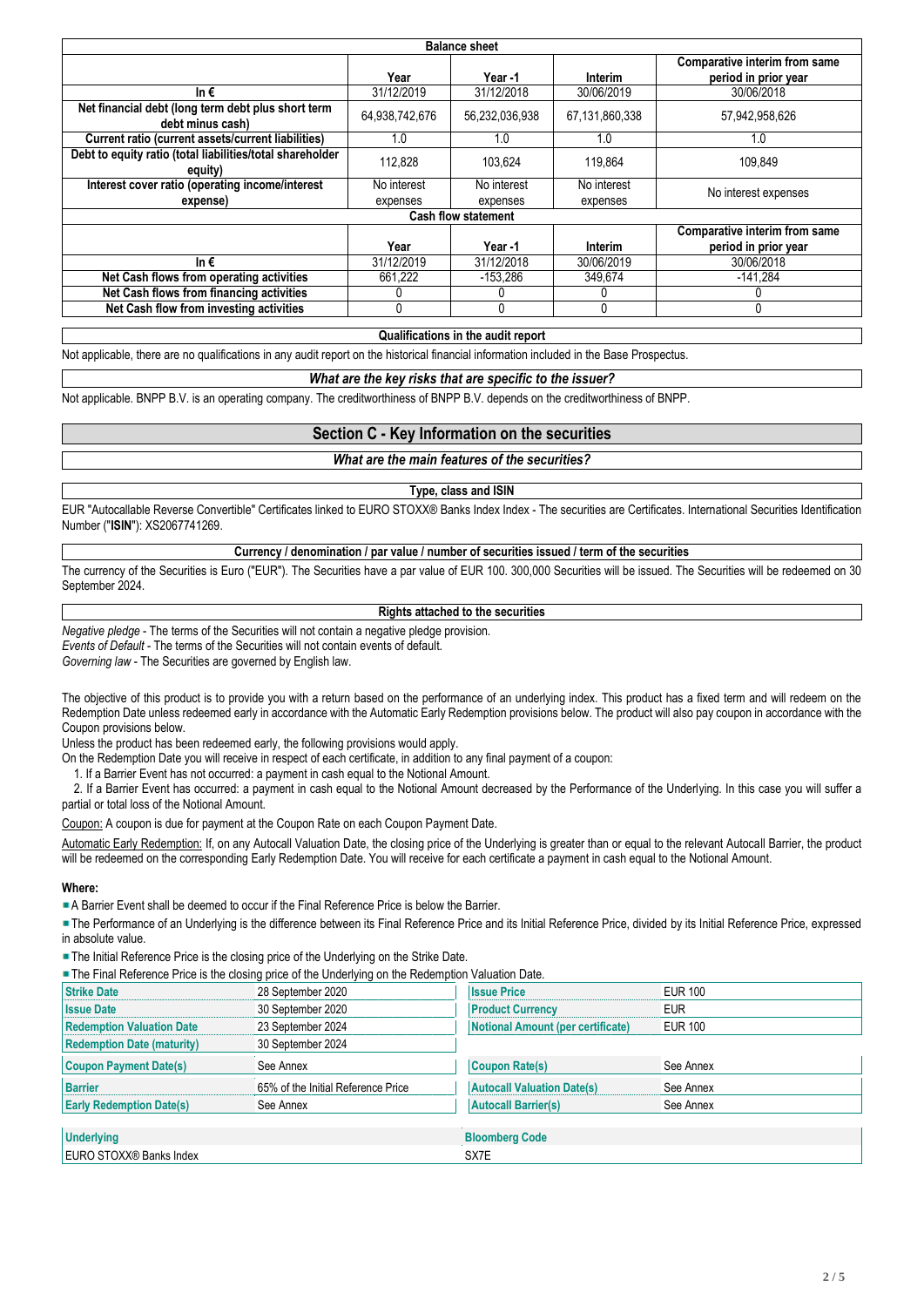# **ANNEX**

## **Coupon**

| <b>Coupon Payment Date(s)</b> | <b>Coupon Rate(s)</b>        |
|-------------------------------|------------------------------|
| 05 January 2021               | 1.10% of the Notional Amount |
| 07 April 2021                 | 1.10% of the Notional Amount |
| 05 July 2021                  | 1.10% of the Notional Amount |
| 05 October 2021               | 1.10% of the Notional Amount |
| 04 January 2022               | 1.10% of the Notional Amount |
| 04 April 2022                 | 1.10% of the Notional Amount |
| 05 July 2022                  | 1.10% of the Notional Amount |
| 05 October 2022               | 1.10% of the Notional Amount |
| 04 January 2023               | 1.10% of the Notional Amount |
| 04 April 2023                 | 1.10% of the Notional Amount |
| 05 July 2023                  | 1.10% of the Notional Amount |
| 05 October 2023               | 1.10% of the Notional Amount |
| 05 January 2024               | 1.10% of the Notional Amount |
| 08 April 2024                 | 1.10% of the Notional Amount |
| 05 July 2024                  | 1.10% of the Notional Amount |
| 30 September 2024             | 1.10% of the Notional Amount |

## **Automatic Early Redemption**

| <b>Autocall Valuation Date(s)</b> | <b>Early Redemption Date(s)</b> | <b>Autocall Barrier(s)</b>          |
|-----------------------------------|---------------------------------|-------------------------------------|
| 28 September 2021                 | 05 October 2021                 | 100% of the Initial Reference Price |
| 28 December 2021                  | 04 January 2022                 | 100% of the Initial Reference Price |
| 28 March 2022                     | 04 April 2022                   | 100% of the Initial Reference Price |
| 28 June 2022                      | 05 July 2022                    | 100% of the Initial Reference Price |
| 28 September 2022                 | 05 October 2022                 | 100% of the Initial Reference Price |
| 28 December 2022                  | 04 January 2023                 | 100% of the Initial Reference Price |
| 28 March 2023                     | 04 April 2023                   | 100% of the Initial Reference Price |
| 28 June 2023                      | 05 July 2023                    | 100% of the Initial Reference Price |
| 28 September 2023                 | 05 October 2023                 | 100% of the Initial Reference Price |
| 28 December 2023                  | 05 January 2024                 | 100% of the Initial Reference Price |
| 28 March 2024                     | 08 April 2024                   | 100% of the Initial Reference Price |
| 28 June 2024                      | 05 July 2024                    | 100% of the Initial Reference Price |

*Meetings* - The terms of the Securities will contain provisions for calling meetings of holders of such Securities to consider matters affecting their interests generally. These provisions permit defined majorities to bind all holders, including holders who did not attend and vote at the relevant meeting and holders who voted in a manner contrary to the majority.

*Representative of holders* - No representative of the Holders has been appointed by the Issuer.

#### **Seniority of the securities**

The Securities are unsubordinated and unsecured obligations of the Issuer and rank *pari passu* among themselves.

# **Restrictions on the free transferability of the securities**

There are no restrictions on the free transferability of the Securities.

#### **Dividend or payout policy**

Not Applicable

## *Where will the securities be traded?*

**Admission to trading**

Application will be made by the Issuer (or on its behalf) for the Securities to be admitted to trading on the EuroTLX.

#### *Is there a guarantee attached to the securities?*

#### **Nature and scope of the guarantee**

The obligations under the quarantee are senior preferred obligations (within the meaning of Article L.613-30-3-I-3° of the French Code monétaire et financier) and unsecured obligations of BNPP and will rank pari passu with all its other present and future senior preferred and unsecured obligations subject to such exceptions as may from time to time be mandatory under French law.

In the event of a bail-in of BNPP but not BNPP B.V., the obligations and/or amounts owed by BNPP under the guarantee shall be reduced to reflect any such modification or reduction applied to liabilities of BNPP resulting from the application of a bail-in of BNPP by any relevant regulator (including in a situation where the Guarantee itself is not the subject of such bail-in).

The Guarantor unconditionally and irrevocably guarantees to each Holder that, if for any reason BNPP B.V. does not pay any sum payable by it or perform any other obligation in respect of any Securities on the date specified for such payment or performance the Guarantor will, in accordance with the Conditions pay that sum in the currency in which such payment is due in immediately available funds or, as the case may be, perform or procure the performance of the relevant obligation on the due date for such performance.

**Description of the guarantor**

The Securities will be unconditionally and irrevocably guaranteed by BNP Paribas ("BNPP" or the "Guarantor") pursuant to an English law deed of garantee executed by BNPP 2 June 2020 (the "Guarantee").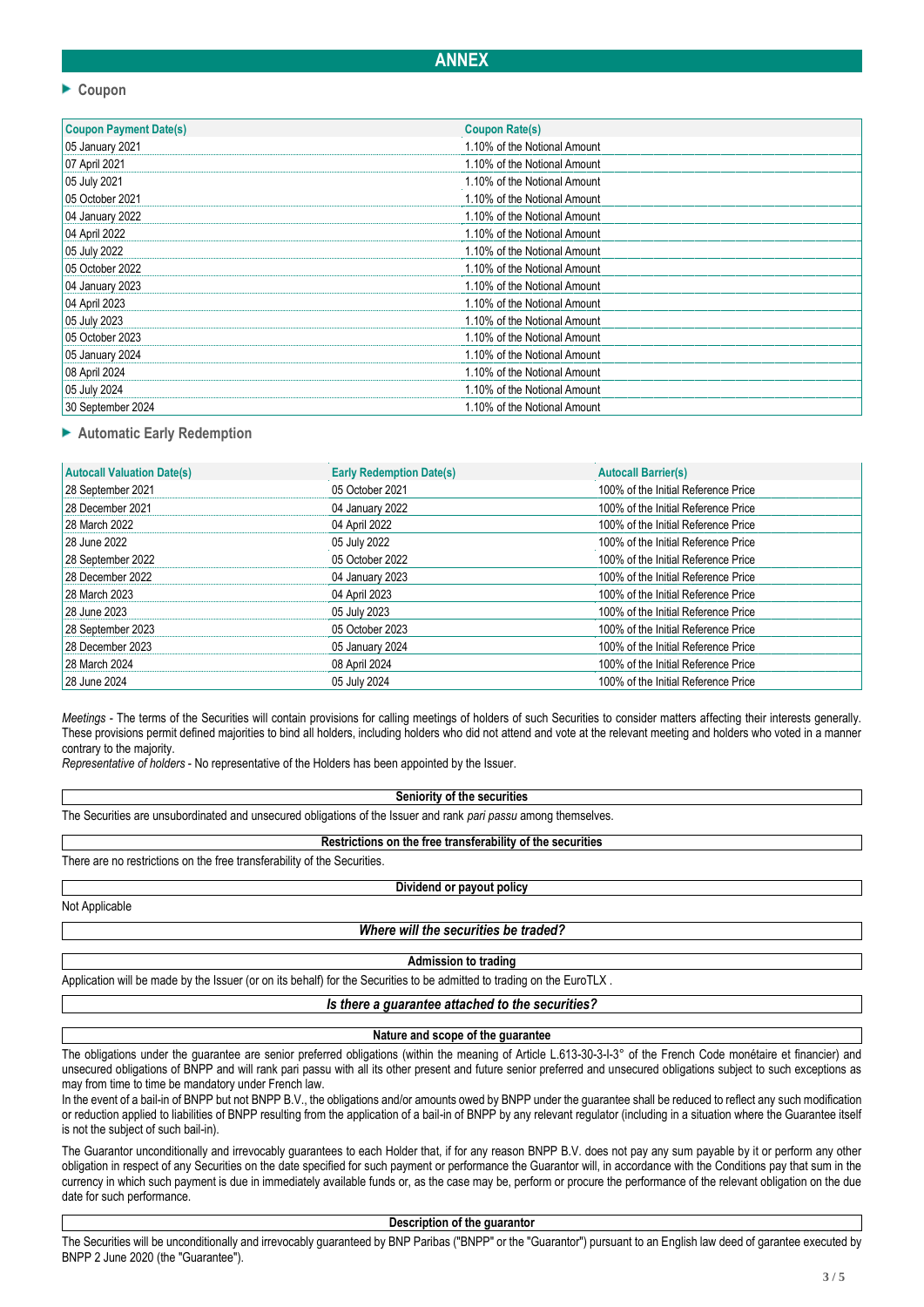The Guarantor was incorporated in France as a société anonyme under French law and licensed as a bank having its head office at 16, boulevard des Italiens - 75009 Paris, France. Legal entity identifier (LEI): R0MUWSFPU8MPRO8K5P83.

BNPP's long-term credit ratings are A+ with a negative outlook (S&P Global Ratings Europe Limited), Aa3 with a stable outlook (Moody's Investors Service Ltd.), AAwith a "rating watch negative" outlook (Fitch France S.A.S.) and AA (low) with a stable outlook (DBRS Limited) and BNPP's short-term credit ratings are A-1 (S&P Global Ratings Europe Limited), P-1 (Moody's Investors Service Ltd.), F1+ (Fitch France S.A.S.) and R-1 (middle) (DBRS Limited).

BNP Paribas, Europe's leading provider of banking and financial services, has four domestic Retail Banking markets in Europe, namely in France, Belgium, Italy and Luxembourg. It operates in 71 countries and has nearly 199,000 employees, including over 151,000 in Europe.

BNP Paribas holds key positions in its two main businesses:

- Retail Banking and Services, which includes:

*Domestic Markets*, comprising: French Retail Banking (FRB), BNL banca commerciale (BNL bc), Italian retail banking, Belgian Retail Banking (BRB), Other Domestic Markets activities including Arval, BNP Paribas Leasing Solutions, Personal Investors, Nickel and Luxembourg Retail Banking (LRB);

*International Financial Services*, comprising: Europe-Mediterranean, BancWest, Personal Finance, Insurance, Wealth and Asset Management;

- Corporate and Institutional Banking (CIB): Corporate Banking, Global Markets, Securities Services.

BNP Paribas SA is the parent company of the BNP Paribas Group.

Main shareholders as at 31 December 2019 : Société Fédérale de Participations et d'Investissement ("SFPI") a public-interest société anonyme (public limited company) acting on behalf of the Belgian State holding 7.7% of the share capital; BlackRock Inc. holding 5.0% of the share capital; Grand Duchy of Luxembourg holding 1.0% of the share capital.

| Key financial information for the purpose of assessing the guarantor's ability to fulfil its commitments under the guarantee |               |                      |               |               |                                                                                      |
|------------------------------------------------------------------------------------------------------------------------------|---------------|----------------------|---------------|---------------|--------------------------------------------------------------------------------------|
| Income statement                                                                                                             |               |                      |               |               |                                                                                      |
|                                                                                                                              |               |                      |               |               | <b>Comparative interim from</b>                                                      |
|                                                                                                                              | Year          | Year -1              | Year-2        | Interim       | same period in prior year                                                            |
| In millions of euros                                                                                                         | 31/12/2019    | 31/12/2018           | 31/12/2017    | 31/03/2020    | 31/03/2019                                                                           |
| Net interest income                                                                                                          | 21,127        | 21,062               | 21,191        | n.a           | n.a                                                                                  |
| Net fee and commission income                                                                                                | 9.365         | 9.207                | 9.430         | n.a           | n.a                                                                                  |
| <b>Cost of Risk</b>                                                                                                          | $-3,203$      | $-2.764$             | $-2,907$      | $-1,426$      | $-769$                                                                               |
| Net gain on financial instruments                                                                                            | 7.464         | 6,118                | 7,112         | n.a           | n.a                                                                                  |
| <b>Revenues</b>                                                                                                              | 44,597        | 42,516               | 43, 161       | 10,888        | 11,144                                                                               |
| Net income attributable to equity                                                                                            | 8,173         | 7,526                | 7,759         | 1,282         | 1,918                                                                                |
| holders                                                                                                                      |               |                      |               |               |                                                                                      |
| Earnings per share (in euros)                                                                                                | 6.21          | 5.73                 | 6.05          | 0.93          | 1.46                                                                                 |
|                                                                                                                              |               | <b>Balance sheet</b> |               |               |                                                                                      |
|                                                                                                                              |               |                      |               |               | Value as outcome from the<br>most recent Supervisory<br><b>Review and Evaluation</b> |
|                                                                                                                              |               |                      |               |               |                                                                                      |
|                                                                                                                              | Year          | Year-1               | Year-2        | Interim       | Process ('SREP')                                                                     |
| In millions of euros                                                                                                         | 31/12/2019    | 31/12/2018           | 31/12/2017    | 31/03/2020    | 31/03/2019                                                                           |
| <b>Total assets</b>                                                                                                          | 2,164,713     | 2,040,836            | 1,952,166     | 2,673,276     | 2,164,713                                                                            |
| <b>Debt securities</b>                                                                                                       | 221,336       | 206,359              | 198,646       | 223,387       | 227,962                                                                              |
| Of which mid long term Senior<br>Preferred                                                                                   | 88.466*       | 88,381*              | 88,432        | n.a           | n.a                                                                                  |
| Subordinated debt                                                                                                            | 20,896        | 18.414               | 16,787        | n.a           | n.a                                                                                  |
| Loans and receivables from                                                                                                   | 805,777       | 765,871              | 735,013       | 841,099       | 783,273                                                                              |
| customers (net)                                                                                                              |               |                      |               |               |                                                                                      |
| <b>Deposits from customers</b>                                                                                               | 834,667       | 796,548              | 760,941       | 907,662       | 826,100                                                                              |
| Shareholders' equity (Group share)                                                                                           | 107,453       | 101,467              | 101,983       | 109,037       | 105.339                                                                              |
| Doubtful loans / gross                                                                                                       | 2.2%          | 2.6%                 | 3.3%          | 2.1%          | 2.6%                                                                                 |
| outstandings**                                                                                                               |               |                      |               |               |                                                                                      |
| <b>Common Equity Tier 1 capital (CET1)</b>                                                                                   | 12.1%         | 11.8%                | 11.9%         | 12.0%         | 11.7%                                                                                |
| ratio                                                                                                                        |               |                      |               |               |                                                                                      |
| <b>Total Capital Ratio</b><br>Leverage Ratio                                                                                 | 15.5%<br>4.6% | 15.0%<br>4.5%        | 14.8%<br>4.6% | 15.5%<br>3.9% | 15.1%<br>4.2%                                                                        |

(\*) Regulatory scope

(\*\*) Impaired loans (stage 3) to customers and credit institutions, not netted of guarantees, including on-balance sheet and off-balance sheet and debt securities measured at amortized costs or at fair value through shareholders' equity reported on gross outstanding loans to customers and credit institutions, on-balance sheet and off-balance sheet and including debt securities measured at amortized costs or at fair value through shareholders' equity (excluding insurance).

## **Most material risk factors pertaining to the guarantor**

**1.** A substantial increase in new provisions or a shortfall in the level of previously recorded provisions exposed to credit risk and counterparty risk could adversely affect the BNP Paribas Group's results of operations and financial condition

**2.** An interruption in or a breach of the BNP Paribas Group's information systems may cause substantial losses of client or customer information, damage to the BNP Paribas Group's reputation and result in financial losses

**3.** The BNP Paribas Group may incur significant losses on its trading and investment activities due to market fluctuations and volatility

**4.** Adjustments to the carrying value of the BNP Paribas Group's securities and derivatives portfolios and the BNP Paribas Group's own debt could have an adverse effect on its net income and shareholders' equity

**5.** The BNP Paribas Group's access to and cost of funding could be adversely affected by a resurgence of financial crises, worsening economic conditions, rating downgrades, increases in sovereign credit spreads or other factors

**6.** Adverse economic and financial conditions have in the past had and may in the future have an impact on the BNP Paribas Group and the markets in which it operates

**7.** Laws and regulations adopted in recent years, particularly in response to the global financial crisis, as well as new legislative proposals, may materially impact the BNP Paribas Group and the financial and economic environment in which it operates

**8.** The BNP Paribas Group may incur substantial fines and other administrative and criminal penalties for noncompliance with applicable laws and regulations, and may also incur losses in related (or unrelated) litigation with private parties

**9.** Epidemics and pandemics, including the ongoing coronavirus (COVID-19) pandemic and their economic consequences may adversely affect the Group's business, operations and financial condition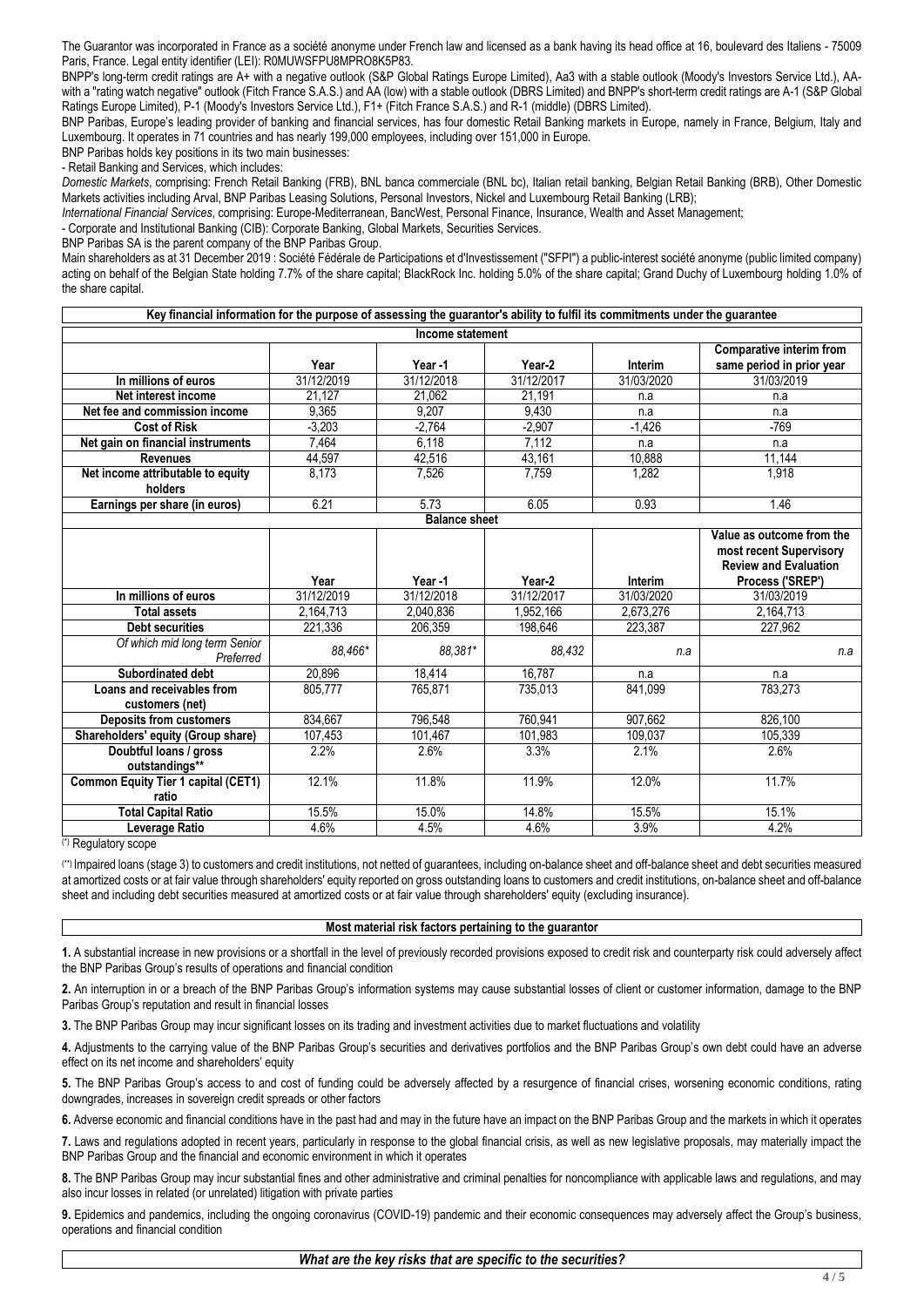#### There are also risks associated with the Securities, including:

#### **1. Risks related to the structure of the securities:**

The return on the Securities depends on the performance of the Underlying Reference(s) and whether knock-in or knock out features apply. Auto-callable Products include automatic early redemption mechanisms. Depending on the applicable formula, if an automatic early redemption event occurs investors may be exposed to a partial loss of their investment. Investors may be exposed to a partial or total loss of their investment.

## **2. Risks related to the underlying and its disruption and adjustments:**

Index Securities are linked to the performance of an underlying index (an "Index"), which may reference various asset classes such as, equities, bonds, currency exchange rates or property price data, or could reference a mixture of asset classes. Investors in Index Securities face the risk of a broader set of circumstances that mean that the assets underlying the Index do not perform as expected compared to an investment in conventional debt securities. Accordingly, the return on an investment in Index Securities is more likely to be adversely affected than an investment in conventional debt securities.

Exposure to indices, adjustment events and market disruption or failure to open of an exchange may have an adverse effect on the value and liquidity of the Securities.

## **3. Risks related to the trading markets of the securities:**

The trading price of the Securities may be affected by a number of factors including, but not limited to, the relevant price, value or level of the Underlying Reference(s), the time remaining until the scheduled redemption date of the Securities, the actual or implied volatility associated with the Underlying Reference(s) and the correlation risk of the relevant Underlying Reference(s). The possibility that the value and trading price of the Securities will fluctuate (either positively or negatively) depends on a number of factors, which investors should consider carefully before purchasing or selling Securities.

#### **4. Legal risks:**

The terms of the Securities will contain provisions for calling meetings of holders of such Securities to consider matters affecting their interests generally. These provisions permit defined majorities to bind all holders, including holders who did not attend and vote at the relevant meeting and holders who voted in a manner contrary to the majority.

# **Section D - Key Information on the offer of securities to the public and/or admission to trading on a regulated market**

## *Under which conditions and timetable can I invest in this security?*

**General terms, conditions and expected timetable of the offer**

The securities will be offered to the public from and including August  $7<sup>th</sup>$ , 2020 to and including September 25<sup>th</sup>, 2020, subject to any early closing or extension of the offer period.

Application will be made by the Issuer (or on its behalf) for the Securities to be admitted to trading on the EuroTLX .

**Estimate of the total expenses of the issue and/or offer, including estimated expenses charged to the investor by the issuer or the offeror**

No expenses will be charged to the investors by the issuer.

### *Who is the offeror and/or the person asking for admission to trading?*

#### **Description of the offeror and / or person asking for admission to trading**

Offeror: Deutsche Bank S.p.A., Piazza del Calendario 3, 20126 Milan, Italy. The legal entity identifier of the Offeror is 7245009UXRIGIRYOBR48. Person asking for admission to trading : BNP Paribas Issuance B.V. (the "Issuer"), Herengracht 595, 1017 CE Amsterdam, the Netherlands (telephone number: +31(0)88 738 0000).

#### *Why is this prospectus being produced?*

## **Use and estimated net amount of the proceeds**

The net proceeds from the issue of the Securities will become part of the general funds of the Issuer. Such proceeds may be used to maintain positions in options or futures contracts or other hedging instruments.

Estimated net proceeds: EUR 30,000,000

#### **Underwriting agreement**

No underwriting commitment is undertaken by the Offeror

#### **Most material conflicts of interest pertaining to the offer or the admission to trading**

The Manager and its affiliates may also have engaged, and may in the future engage, in investment banking and/or commercial banking transactions with, and may perform other services for, the Issuer and the Guarantor and their respective affiliates in the ordinary course of business.

Various entities within the BNPP Group (including the Issuer and Guarantor) and Affiliates undertake different roles in connection with the Securities, including Issuer of the Securities and Calculation Agent of the Securities and may also engage in trading activities (including hedging activities) relating to the Underlying and other instruments or derivative products based on or relating to the Underlying which may give rise to potential conflicts of interest.

BNP Paribas Arbitrage SNC, which acts as Manager and Calculation Agent is an Affiliate of the Issuer and the Guarantor and potential conflicts of interest may exist between it and holders of the Securities, including with respect to certain determinations and judgments that the Calculation Agent must make. The economic interests of the Issuer and of BNP Paribas Arbitrage SNC as Manager and Calculation Agent are potentially adverse to Holders interests as an investor in the Securities.

Other than as mentioned above, so far as the Issuer is aware, no person involved in the issue of the Securities has an interest material to the offer, including conflicting interests.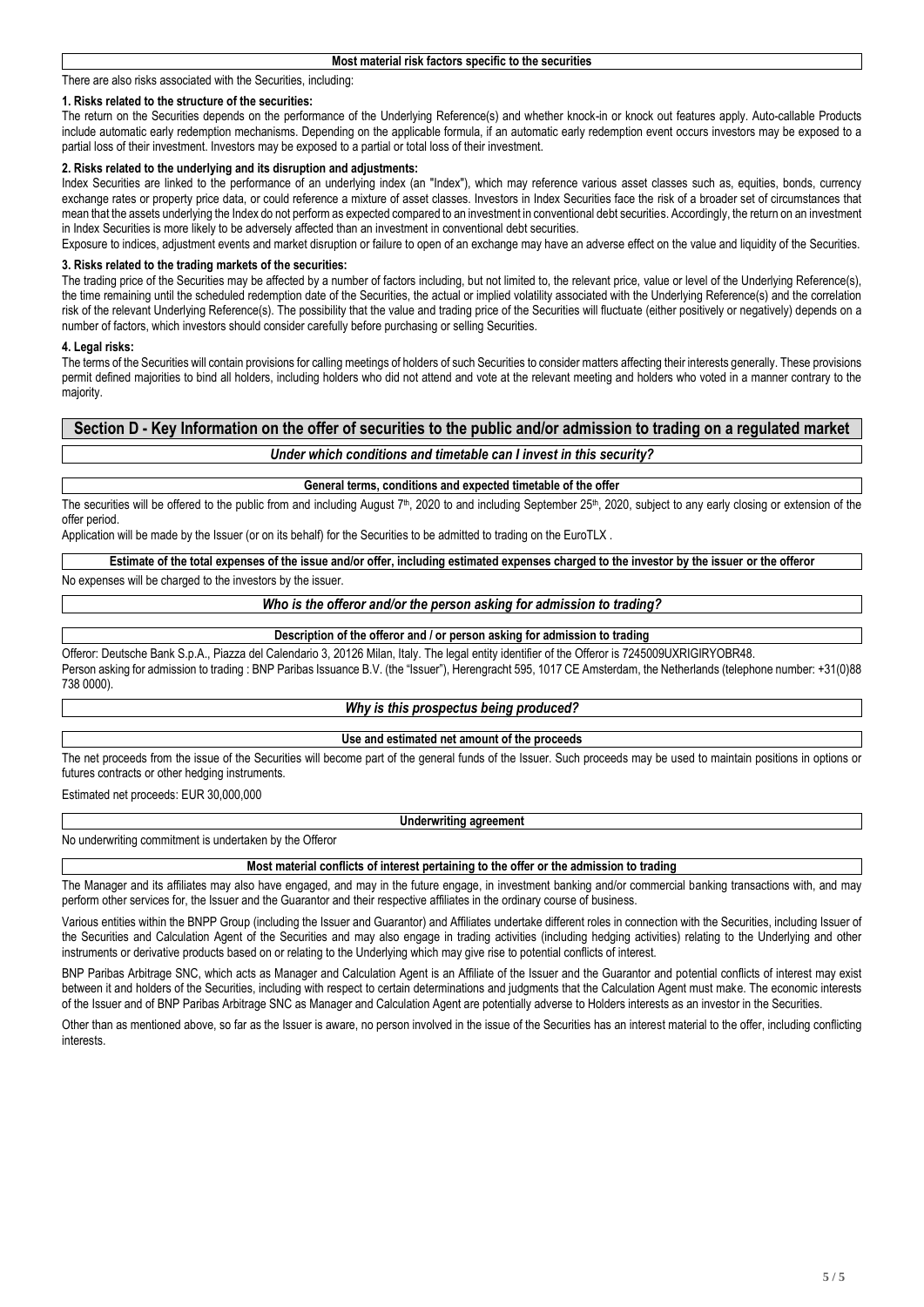# **Nota di sintesi**

# **Sezione A - Introduzione e Avvertenze**

#### *Avvertenze*

La presente Nota di Sintesi va intesa quale introduzione al Prospetto di Base e alle Condizioni Definitive.

Qualsiasi decisione di investimento nei Titoli dovrebbe basarsi sull'esame del presente Prospetto di Base nella sua interezza, incluso ogni eventuale documento incorporato mediante riferimento, e delle relative Condizioni Definitive.

Gli investitori possono essere esposti a una perdita parziale o totale dell'investimento.

Qualora sia presentato un ricorso dinanzi all'autorità giudiziaria di uno Stato Membro dello Spazio Economico Europeo in merito alle informazioni contenute nel Prospetto di Base e nelle Condizioni Definitive applicabili, l'investitore ricorrente potrebbe essere tenuto, a norma del diritto nazionale dello Stato Membro in cui è presentato il ricorso, a sostenere le spese di traduzione del Prospetto di Base e delle Condizioni Definitive prima dell'inizio del procedimento legale.

La responsabilità civile in ciascuno di tali Stati Membri è a carico dell'Emittente o dell'eventuale Garante esclusivamente sulla base della presente nota di sintesi, inclusa ogni traduzione della stessa, ma solo se è fuorviante, imprecisa o incoerente ove letta congiuntamente alle altre parti del Prospetto di Base e delle Condizioni Definitive applicabili o, non offra, se letta insieme alle altre parti del Prospetto di Base e delle Condizioni Definitive applicabili,, le informazioni fondamentali per aiutare gli investitori a valutare l'opportunità di investire in tali Titoli.

Il prodotto che si sta per acquistare non è semplice e può essere di difficile comprensione.

#### **Name e codice internazionale di identificazione dei titoli (ISIN)**

EUR "Autocallable Reverse Convertible" Certificates collegati a EURO STOXX® Banks Index Indice - I titoli sono Certificates. Codice internazionale di identificazione dei titoli ("**ISIN**"): XS2067741269.

#### **Nome e contatti dell'emittente**

BNP Paribas Issuance B.V. ("BNPP B.V." o l'"Emittente"). Herengracht 595, 1017 CE Amsterdam, Paesi Bassi (numero di telefono: +31(0)88 738 0000). L'identificativo della persona giuridica dell'Emittente (LEI):è 7245009UXRIGIRYOBR48

#### **Nome e contatti dell'offerente e / o del richiedente l'ammissione alla negoziazione**

Offerente: Deutsche Bank S.p.A., Piazza del Calendario 3, 20126 Milan, Italia. L'identificativo della persona giuridica (LEI) dell'Offerente è 7245009UXRIGIRYOBR48. Richiedente l'ammissione alla negoziazione: BNP Paribas Issuance B.V. (in seguito denominata l' "Emittente"), Herengracht 595, 1017 CE Amsterdam, Paesi Bassi (numero di telefono: +31(0)88 738 0000).

#### **Nome e contatti dell'autorità competente che approva il prospetto**

Autorité des Marchés Financiers ("AMF"), 17, place de la Bourse 75082 Parigi Cedex 02, Francia - +33 (0)1 53 45 60 00 - www.amf-france.org

#### **Data di approvazione del prospetto**

Il Prospetto di Base è stato approvato il 2 giugno 2020 dall'AMF con il numero di approvazione 20-233, e successive modifiche.

## **Sezione B - Informazioni chiave concernenti l'emittente**

## **Chi è l'emittente dei titoli?**

**Domicilio / forma giuridica / codice LEI / legge che disciplina l'emittente / stato di costituzione**

L'Emittente è stato costituito in Olanda nella forma di una società a responsabilità limitata ai sensi della legge olandese, con sede legale in Herengracht 595, 1017 CE Amsterdam, Olanda. Identificativo della persona giuridica (LEI): 7245009UXRIGIRYOBR48.

I rating del credito a lungo termine di BNPP B.V. è A + con outlook negativo (S&P Global Ratings Europe Limited) e i rating del credito a breve termine di BNPP B.V. sono A-1 (S&P Global Ratings Europe Limited).

#### **Attività principali**

L'attività principale dell'Emittente consiste nell'emettere e/o acquisire strumenti finanziari di qualsiasi natura e nello stipulare contratti a essi inerenti a favore di varie società del Gruppo BNPP.

Le attività di BNPP B.V. sono costituite dalle passività di altre entità del Gruppo BNPP. I detentori di titoli emessi da BNPP B.V., soggetti alle disposizioni della Garanzia emessa da BNPP, saranno esposti alla capacità delle entità del Gruppo BNPP di adempiere ai propri obblighi nei confronti di BNPP B.V.

**Maggiori azionisti**

BNP Paribas detiene il 100% del capitale sociale di BNPP B.V.

**Nome dei suoi principali dirigenti**

Il Managing Director dell'Emittente è BNP Paribas Finance B.V.

I Managing Directors di BNP Paribas Finance B.V. sono Edwin Herskovic, Erik Stroet, Folkert van Asma, Richard Daelman, Geert Lippens e Matthew Yandle.

#### **Nome dei del revisore contabile**

Mazars N.V. è la società di revisione dell'Emittente. Mazars N.V. è una società di revisione contabile indipendente dei Paesi Bassi registrata presso la NBA (*Nederlandse Beroepsorganisatie van Accountants*).

**Quali sono le informazioni finanziarie chiave relative all'emittente?**

**Informazioni finanziarie chiave**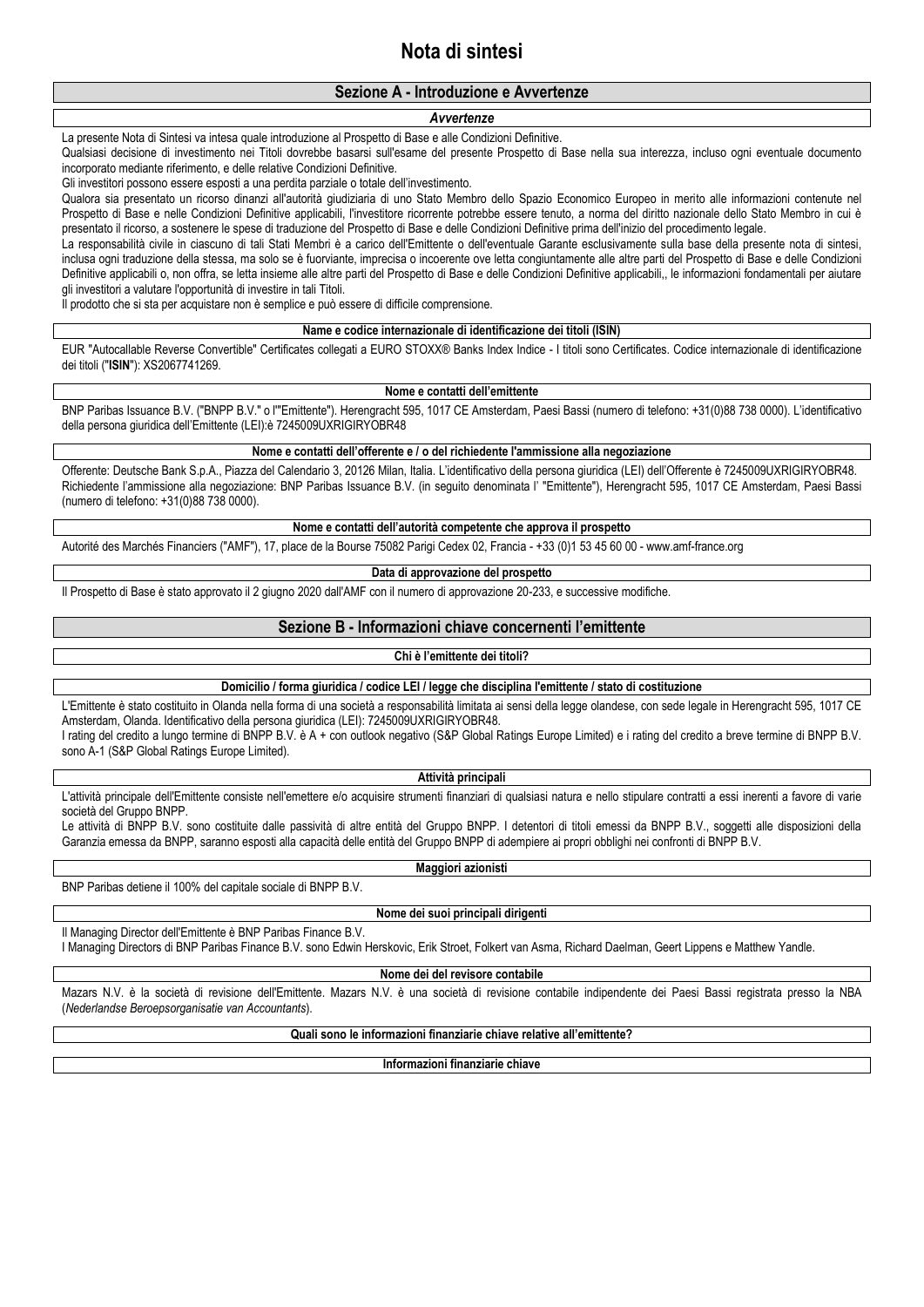| Conto economico                                                                    |                                |                                |                                |                                                                              |  |  |
|------------------------------------------------------------------------------------|--------------------------------|--------------------------------|--------------------------------|------------------------------------------------------------------------------|--|--|
|                                                                                    | Anno                           | Anno -1                        | Infrannuale                    | Infrannuale comparativo rispetto allo<br>stesso periodo dell'anno precedente |  |  |
| In euro                                                                            | 31/12/2019                     | 31/12/2018                     | 30/06/2019                     | 30/06/2018                                                                   |  |  |
| Utile/perdita operativa                                                            | 47.976                         | 39.967                         | 27.516                         | 18.012                                                                       |  |  |
|                                                                                    |                                | <b>Bilancio</b>                |                                |                                                                              |  |  |
|                                                                                    | Anno                           | Anno -1                        | Infrannuale                    | Infrannuale comparativo rispetto allo<br>stesso periodo dell'anno precedente |  |  |
| In euro                                                                            | 31/12/2019                     | 31/12/2018                     | 30/06/2019                     | 30/06/2018                                                                   |  |  |
| Debito finanziario netto (debito a lungo termine più<br>debito a breve meno cassa) | 64.938.742.676                 | 56.232.036.938                 | 67.131.860.338                 | 57.942.958.626                                                               |  |  |
| Rapporto corrente (attività correnti/passività<br>correnti)                        | 1,0                            | 1,0                            | 1,0                            | 1,0                                                                          |  |  |
| Rapporto debito/patrimonio netto (passività<br>totali/patrimonio netto totale)     | 112.828                        | 103.624                        | 119.864                        | 109.849                                                                      |  |  |
| Rapporto di copertura degli interessi (proventi<br>operativi/interessi passivi)    | Nessuna spesa<br>per interessi | Nessuna spesa<br>per interessi | Nessuna spesa<br>per interessi | Nessuna spesa per interessi                                                  |  |  |
|                                                                                    |                                | Rendiconto finanziario         |                                |                                                                              |  |  |
|                                                                                    |                                |                                |                                | Infrannuale comparativo rispetto allo                                        |  |  |
|                                                                                    | Anno                           | Anno-1                         | Provvisorio                    | stesso periodo dell'anno precedente                                          |  |  |
| In euro                                                                            | 31/12/2019                     | 31/12/2018                     | 30/06/2019                     | 30/06/2018                                                                   |  |  |
| Flussi di cassa netti da attività operative                                        | 661.222                        | -153.286                       | 349.674                        | $-141.284$                                                                   |  |  |
| Flussi di cassa netti da attività di finanziamento                                 | 0                              |                                | 0                              |                                                                              |  |  |
| Flusso di cassa netto da attività di investimento                                  | 0                              | 0                              | 0                              | 0                                                                            |  |  |

#### **Riserve nella relazione di revisione**

Non applicabile, non vi sono riserve in alcuna relazione dei revisori sulle informazioni finanziarie relative agli esercizi passati incluse nel Prospetto di Base.

**Quali sono i principali rischi specifici dell'emittente?**

Non applicabile. BNPP B.V. è una società operativa. Il merito creditizio di BNPP B.V. dipende dal merito creditizio di BNPP.

## **Sezione C - Informazioni chiave sui titoli**

#### **Quali sono le principali caratteristiche dei titoli?**

## **Tipologia, classe e codice ISIN**

EUR "Autocallable Reverse Convertible" Certificates collegati a EURO STOXX® Banks Index Indice - I titoli sono Certificates. Codice internazionale di identificazione dei titoli ("**ISIN**"): XS2067741269.

## **Valuta / valore nominale di titoli emessi / numero di titoli emessi / scadenza dei titoli**

La valuta dei Titoli è Euro ("EUR"). I Titoli hanno un valore nominale di EUR 100. Saranno emessi un quantitativo di 300.000 Titoli. I Titoli saranno liquidati in data 30 settembre 2024.

#### **Diritti connessi ai titoli**

*Divieto di costituzione di garanzie reali (negative pledge)* - I termini dei Titoli non conterranno alcuna clausola di divieto di costituzione di garanzie reali. *Eventi di Inadempimento* - I termini dei Titoli non conterranno eventi di inadempimento. *Legge applicabile* - I Titoli saranno regolati ai sensi del diritto inglese.

L'obiettivo di questo prodotto è di fornire un rendimento collegato all'andamento di un indice. Questo prodotto ha una scadenza predeterminata e sarà liquidato alla Data di Liquidazione, salvo il caso di scadenza anticipata automatica in base alle sequenti condizioni. Il prodotto prevede anche il versamento di premi periodici/a scadenza in base a quanto riportato successivamente. Qualora il prodotto non sia scaduto anticipatamente, alla Data di Liquidazione riceverete per ogni certificate, in aggiunta all'eventuale versamento finale di un Premio:

1. Se non si è verificato un Evento Barriera: un pagamento in contanti pari all'Importo Nozionale.

 2. Se si è verificato un Evento Barriera: un pagamento in contanti pari all'Importo Nozionale meno un importo commisurato alla Performance del Sottostante. In questo caso potrete incorrere in una perdita parziale o totale del capitale investito.

Premio/i: é previsto il versamento di un Premio certo alla/a ogni Data di Pagamento del Premio.

Scadenza Anticipata Automatica: se, a qualsiasi Data di Valutazione dell'Importo di Liquidazione Anticipato, il prezzo di chiusura al Sottostante è pari o superiore alla relativa Barriera per la Scadenza Anticipata, il prodotto sarà liquidato alla corrispondente Data di Scadenza Anticipata. Riceverete per ogni certificate un importo in contanti pari all'Importo Nozionale.

Laddove:

Un Evento Barriera si intenderà verificato se il Prezzo di Riferimento Finale è inferiore alla Barriera.

La Performance di un Sottostante è pari alla differenza tra il suo Prezzo di Riferimento Finale e il suo Prezzo di Riferimento Iniziale, divisa per il suo Prezzo di Riferimento Iniziale, espressa in valore assoluto.

Il Prezzo di Riferimento Iniziale è il prezzo di chiusura del Sottostante alla Data di Strike.

Il Prezzo di Riferimento Finale è il prezzo di chiusura del Sottostante alla Data di Valutazione dell'Importo di Liquidazione.

| Data di Strike                                                 | 28 settembre 2020                      | <b>Prezzo di Emissione</b>                                                  | <b>EUR 100</b>     |
|----------------------------------------------------------------|----------------------------------------|-----------------------------------------------------------------------------|--------------------|
| Data di Emissione                                              | 30 settembre 2020                      | Valuta del prodotto                                                         | <b>EUR</b>         |
| Data di Valutazione dell'Importo di<br>Liquidazione (rimborso) | 23 settembre 2024                      | Importo Nozionale (per certificate)                                         | <b>EUR 100</b>     |
| Data di Liquidazione (rimborso)                                | 30 settembre 2024                      |                                                                             |                    |
| Data/e di Pagamento del/i Premio/i                             | Si veda l'Allegato                     | <b>Premio/i</b>                                                             | Si veda l'Allegato |
| <b>Barriera</b>                                                | 65% del Prezzo di Riferimento Iniziale | Data/e di Valutazione dell'Importo di<br>Liquidazione (rimborso) Anticipato | Si veda l'Allegato |
| Data/e di Scadenza Anticipata                                  | Si veda l'Allegato                     | Barriera/e per la Scadenza Anticipata                                       | Si veda l'Allegato |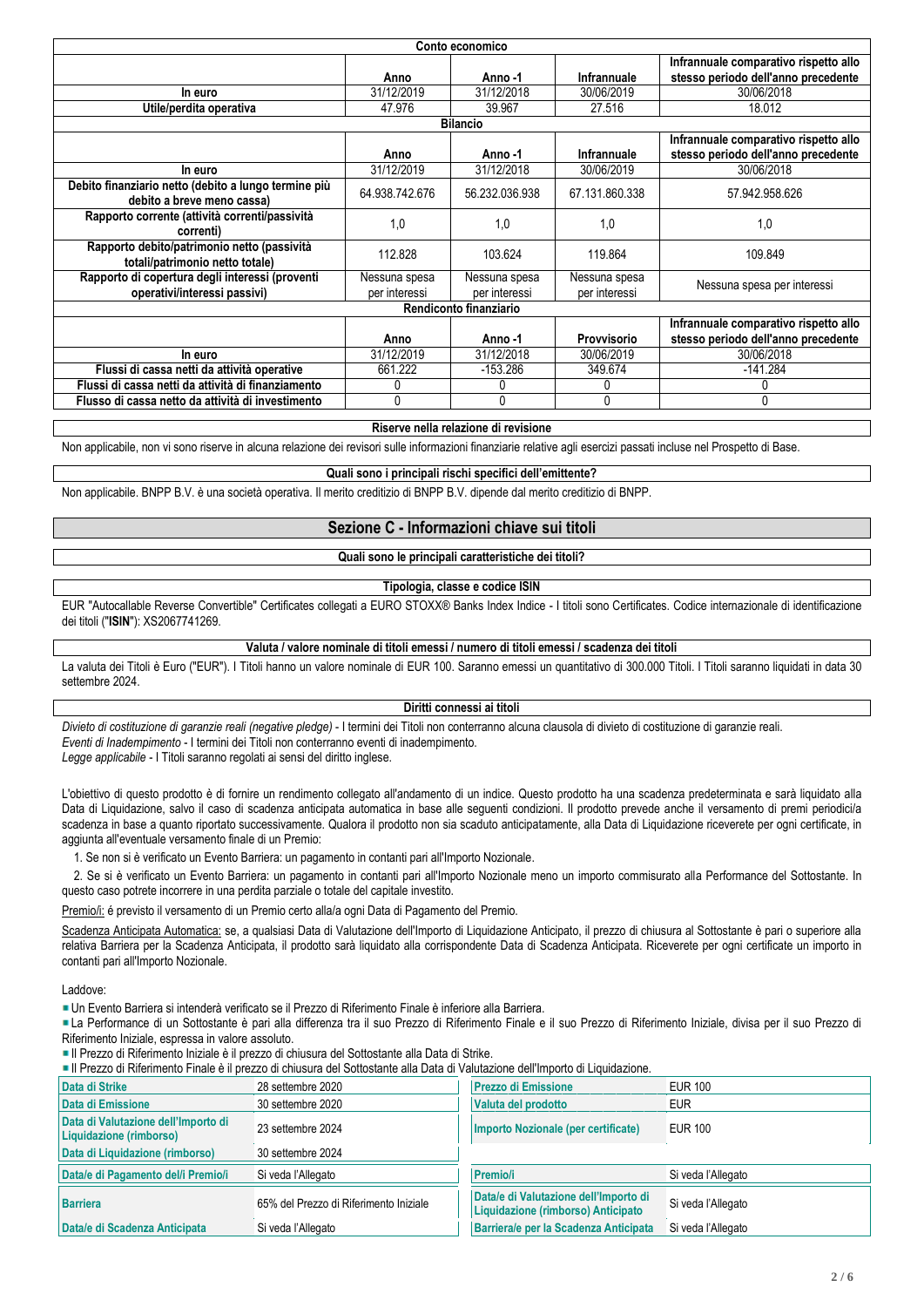| <b>Sottostante</b>                         | п.   |
|--------------------------------------------|------|
| <b>FURO</b><br>⊦Banks Index<br><b>UAA®</b> | SX7E |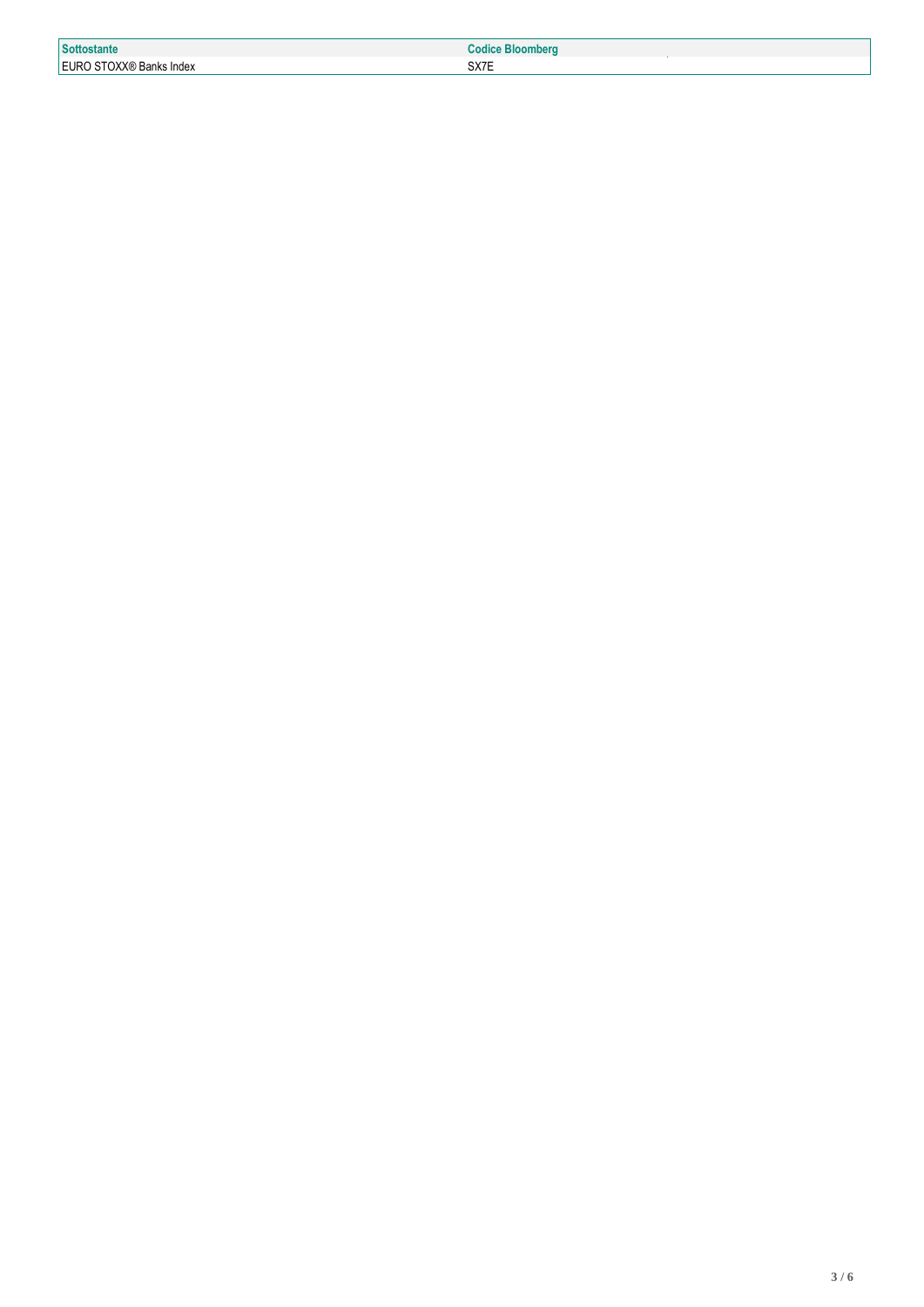# **ALLEGATO**

#### **Premio/i**

| Data/e di Pagamento del/i Premio/i | <b>Premioli</b>              |
|------------------------------------|------------------------------|
| 5 gennaio 2021                     | 1,10% dell'Importo Nozionale |
| 7 aprile 2021                      | 1,10% dell'Importo Nozionale |
| 5 luglio 2021                      | 1,10% dell'Importo Nozionale |
| 5 ottobre 2021                     | 1,10% dell'Importo Nozionale |
| 4 gennaio 2022                     | 1,10% dell'Importo Nozionale |
| 4 aprile 2022                      | 1,10% dell'Importo Nozionale |
| 5 luglio 2022                      | 1,10% dell'Importo Nozionale |
| 5 ottobre 2022                     | 1,10% dell'Importo Nozionale |
| 4 gennaio 2023                     | 1,10% dell'Importo Nozionale |
| 4 aprile 2023                      | 1,10% dell'Importo Nozionale |
| 5 luglio 2023                      | 1,10% dell'Importo Nozionale |
| 5 ottobre 2023                     | 1,10% dell'Importo Nozionale |
| 5 gennaio 2024                     | 1,10% dell'Importo Nozionale |
| 8 aprile 2024                      | 1,10% dell'Importo Nozionale |
| 5 luglio 2024                      | 1,10% dell'Importo Nozionale |
| 30 settembre 2024                  | 1,10% dell'Importo Nozionale |

**Scadenza Anticipata Automatica**

| Data/e di Scadenza Anticipata | Barriera/e per la Scadenza Anticipata   |
|-------------------------------|-----------------------------------------|
| 5 ottobre 2021                | 100% del Prezzo di Riferimento Iniziale |
| 4 gennaio 2022                | 100% del Prezzo di Riferimento Iniziale |
| 4 aprile 2022                 | 100% del Prezzo di Riferimento Iniziale |
| 5 luglio 2022                 | 100% del Prezzo di Riferimento Iniziale |
| 5 ottobre 2022                | 100% del Prezzo di Riferimento Iniziale |
| 4 gennaio 2023                | 100% del Prezzo di Riferimento Iniziale |
| 4 aprile 2023                 | 100% del Prezzo di Riferimento Iniziale |
| 5 luglio 2023                 | 100% del Prezzo di Riferimento Iniziale |
| 5 ottobre 2023                | 100% del Prezzo di Riferimento Iniziale |
| 5 gennaio 2024                | 100% del Prezzo di Riferimento Iniziale |
| 8 aprile 2024                 | 100% del Prezzo di Riferimento Iniziale |
| 5 luglio 2024                 | 100% del Prezzo di Riferimento Iniziale |
|                               |                                         |

*Assemblee* - Le condizioni dei Titoli conterranno disposizioni per la convocazione di assemblee dei Portatori di tali Titoli per valutare questioni che riguardano i loro interessi. Tali disposizioni consentono a maggioranze predefinite di vincolare tutti i Portatori, inclusi i Portatori che non hanno partecipato o votato all'assemblea in questione e i Portatori che hanno votato in modo contrario rispetto alla maggioranza.

*Rappresentante dei Portatori dei Titoli* - L'Emittente non ha nominato alcun Rappresentante dei Portatori dei Titoli

**Status dei titoli**

I Titoli costituiscono obbligazioni non subordinate e non garantite dell'Emittente che concorreranno con pari priorità tra esse.

#### **Restrizioni alla libera trasferibilità dei titoli**

Non vi sono restrizioni alla libera trasferibilità dei Titoli.

**Politica in materia di dividendi o pagamenti**

Non applicabile.

**Dove saranno negoziati i titoli?**

**Ammissione alla negoziazione**

L'Emittente (o altri per suo conto) presenterà domanda per l'ammissione alla negoziazione dei Titoli su EuroTLX .

**Ai titoli è connessa una garanzia?**

# **Natura e della portata della garanzia**

Le obbligazioni in conformità con la garanzia sono obbligazioni senior privilegiate (ai sensi dell'Articolo L.613-30-3-I-3° del Code monétaire et financier francese) e non garantite di BNPP e avranno pari priorità rispetto a ogni altra obbligazione non subordinata e non garantita presente e futura, fatte salve le eccezioni di volta in volta rese obbligatorie ai sensi del diritto francese.

Nell'eventualità di un bail-in di BNPP ma non di BNPP B.V., le obbligazioni e/o gli importi dovuti da BNPP ai sensi della garanzia saranno ridotti per riflettere tale eventuale modifica o riduzione applicata alle responsabilità di BNPP e derivante dall'applicazione di una misura di bail-in di BNPP da parte di un organismo di vigilanza incaricato (anche nel caso in cui la garanzia non sia soggetta al bail-in).

Il Garante garantisce incondizionatamente e irrevocabilmente a ciascun Titolare che, se per qualsiasi motivo BNPP B.V. non dovesse corrispondere somme dovute o non dovesse adempiere ad altre obbligazioni in relazione a qualsiasi Titolo alla data specificata per tale pagamento o obbligazione, il Garante, in conformità alle Condizioni, pagherà tale somma nella valuta in cui tale pagamento è dovuto in fondi immediatamente disponibili o, a seconda dei casi, eseguirà o farà adempiere al relativo obbligo nella data dovuta.

**Descrizione del garante**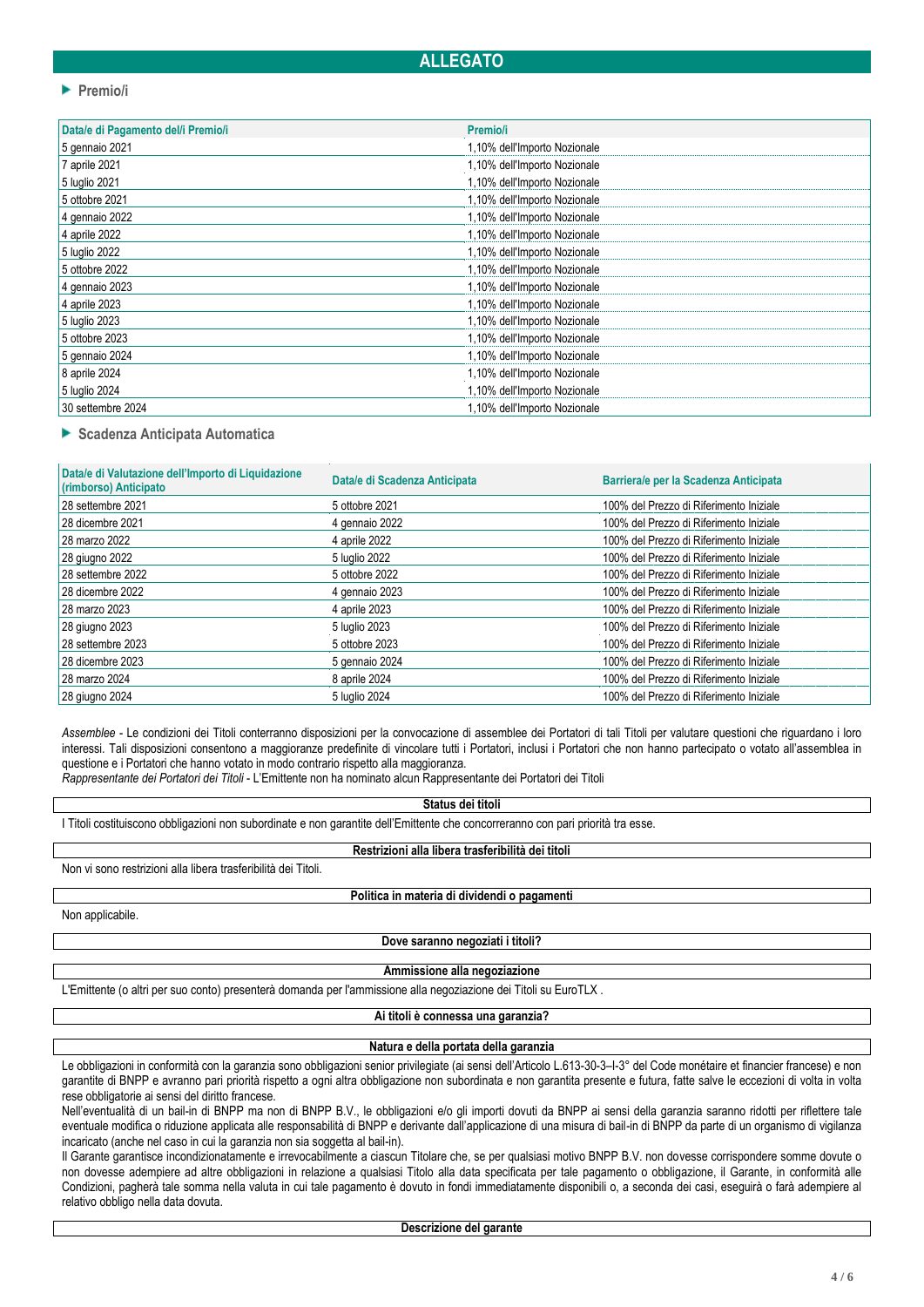I Titoli emessi saranno garantiti incondizionatamente e irrevocabilmente da BNP Paribas ("**BNPP**" o il "**Garante**") ai sensi di un atto di garanzia di diritto inglese stipulato da BNPP in data 2 giugno 2020, o in prossimità di tale data (la "**Garanzia**"). Il Garante è stato costituito in Francia sotto forma di società per azioni (*société*  anonyme) ai sensi della legge francese e ha ottenuto l'autorizzazione a operare quale istituto bancario con sede centrale al numero 16 di Boulevard des Italiens -75009 Parigi, Francia. Identificativo della persona giuridica (LEI): R0MUWSFPU8MPRO8K5P83.

Il rating del credito a lungo termine di BNPP sono A+ con outlook negativo (S&P Global Ratings Europe Limited), Aa3 con outlook stabile (Moody's Investors Service Ltd.), AA- con outlook negativo (Fitch France S.A.S.) e AA (basso) con outlook stabile (DBRS Limited); i rating del credito a breve termine di BNPP sono A-1 (S&P Global Ratings Europe Limited), P-1 (Moody's Investors Service Ltd.), F1+ (Fitch France S.A.S) e R-1 (medio) (DBRS Limited).

BNPP è un leader europeo nei servizi bancari e finanziari e opera in quattro mercati retail domestici in Europa: Francia, Belgio, Italia e Lussemburgo. È presente in 71 paesi e ha circa 199.000 dipendenti, di cui oltre 151.000 in Europa.

BNP Paribas detiene posizioni importanti nei suoi due rami principali di attività:

- **Attività e servizi bancari al dettaglio**, che include:

*Mercati domestici,* comprendente*:* French Retail Banking (FRB), BNL banca commerciale (BNL bc), l'attività bancaria retail italiana, Belgian Retail Banking (BRB),Attività di Altri Mercati Nazionali, tra cui Luxembourg Retail Banking (LRB); Attività di Altri Mercati Nazionali, tra cui Luxembourg Retail Banking (LRB); *Servizi finanziari internazionali,* comprendente*:* Europe-Mediterranean, BancWest, Personal Finance, Insurance, Wealth and Asset Management;

- **Attività di** *corporate & institutional banking* **(CIB)**, che include: Corporate Banking, Global Markets, Securities Services.

BNP Paribas SA è la capogruppo del Gruppo BNP Paribas (collettivamente il "**Gruppo BNPP**").

Al 31 dicembre 2019 gli azionisti principali erano Société Fédérale de Participations et d'Investissement ("SFPI"), una société anonyme di interesse pubblico (società per azioni) che agisce per conto del Governo belga, che detiene il 7,7% del capitale sociale, BlackRock Inc. che detiene il 5,0% del capitale sociale e il Granducato di Lussemburgo, che detiene l'1,0% del capitale sociale.

#### **Informazioni finanziarie chiave per valutare la capacità del garante di adempiere ai propri obblighi derivanti dalla garanzia**

| Conto economico                                     |            |            |            |             |                                                                                 |
|-----------------------------------------------------|------------|------------|------------|-------------|---------------------------------------------------------------------------------|
|                                                     | Anno       | Anno-1     | Anno-2     | Provvisorio | Infrannuale comparativo<br>rispetto allo stesso periodo<br>dell'anno precedente |
| In milioni di euro                                  | 31/12/2019 | 31/12/2018 | 31/12/2017 | 31/03/2020  | 31/03/2019                                                                      |
| Interessi attivi netti                              | 21.127     | 21.062     | 21.191     | n.a         | n.a                                                                             |
| <b>Commissioni nette</b>                            | 9.365      | 9.207      | 9.430      | n.a         | n.a                                                                             |
| Costo del rischio                                   | $-3.203$   | $-2.764$   | $-2.907$   | $-1.426$    | -769                                                                            |
| Utile netto su strumenti finanziari                 | 7.464      | 6.118      | 7.112      | n.a         | n.a                                                                             |
| Ricavi                                              | 44.597     | 42.516     | 43.161     | 10.888      | 11.144                                                                          |
| Utile netto attribuibile ai possessori<br>di azioni | 8.173      | 7.526      | 7.759      | 1.282       | 1.918                                                                           |
| Utile per azione (in euro)                          | 6,21       | 5,73       | 6,05       | 0,93        | 1.46                                                                            |

| <b>Bilancio</b>                                  |            |            |            |                    |                                                                                                         |
|--------------------------------------------------|------------|------------|------------|--------------------|---------------------------------------------------------------------------------------------------------|
|                                                  | Anno       | Anno-1     | Anno-2     | <b>Provvisorio</b> | Valore come risultato del più<br>recente Processo di<br>Revisione e Valutazione<br>Prudenziale ("SREP") |
| In milioni di euro                               | 31/12/2019 | 31/12/2018 | 31/12/2017 | 31/03/2020         | 31/03/2019                                                                                              |
| Totale attività                                  | 2.164.713  | 2.040.836  | 1.952.166  | 2.673.276          | 2.164.713                                                                                               |
| Titoli di debito                                 | 221.336    | 206.359    | 206.359    | 223.387            | 227.962                                                                                                 |
| Di cui a medio lungo termine Senior<br>Preferred | 88.466*    | 88.381*    | 88.432     | n.a                | n.a                                                                                                     |
| Debito subordinato                               | 20.896     | 18.414     | 16.787     | n.a                | n.a                                                                                                     |
| Prestiti e crediti da clienti (netto)            | 805.777    | 765.871    | 735.013    | 841.099            | 783.273                                                                                                 |
| Depositi di clienti                              | 834.667    | 796.548    | 760.941    | 907.662            | 826.100                                                                                                 |
| Patrimonio netto (quota del Gruppo)              | 107.453    | 101.467    | 101.983    | 109.037            | 105.339                                                                                                 |
| Prestiti incerti/lordi irrisolti **              | 2,2%       | 2,6%       | $3.3\%$    | 2.1%               | 2,6%                                                                                                    |
| Rapporto sul Common Equity Tier 1                | 12,1%      | 11,8%      | 11,9%      | 12,0%              | 11,7%                                                                                                   |
| (CET1)                                           |            |            |            |                    |                                                                                                         |
| <b>Rapporto Capitale Totale</b>                  | 15,5%      | 15,0%      | 14,8%      | 15,5%              | 15,1%                                                                                                   |
| Coefficiente di leva finanziaria                 | 4,6%       | 4,5%       | 4,6%       | 3,9%               | 4,2%                                                                                                    |

(\*) Ambito normativo

(\*\*) Crediti deteriorati (fase 3) a clienti e istituti di credito, non compensati da garanzie, inclusi titoli in bilancio e fuori bilancio e titoli di debito valutati a costi ammortizzati o al valore equo attraverso il patrimonio netto riportato su prestiti lordi in essere a clienti ed enti creditizi, in bilancio e fuori bilancio e compresi i titoli di debito valutati a costi ammortizzati o al valore equo attraverso il patrimonio netto (esclusa l'assicurazione).

#### **Fattori di rischio più significativi relativi del garante**

**1**. Un sostanziale aumento di nuovi accantonamenti o un incremento del livello degli accantonamenti precedentemente previsti esposti al rischio di credito e al rischio di controparte potrebbero influire negativamente sui risultati delle operazioni e delle condizioni finanziarie del Gruppo BNPP.

**2**. Un'interruzione o una violazione dei sistemi informatici del Gruppo BNPP può causare sostanziali perdite di informazioni sui clienti, danni alla reputazione del Gruppo BNPP e perdite finanziarie.

**3**. Il Gruppo BNPP potrebbe subire perdite importanti nelle sue attività di negoziazione e investimento a causa di oscillazioni e della volatilità di mercato.

**4**. Le rettifiche al valore contabile dei portafogli titoli e derivati del Gruppo BNPP e dell'indebitamento del Gruppo BNPP potrebbero avere un effetto negativo sul reddito netto e sul patrimonio netto.

**5**. La capacità di finanziamento e il costo dello stesso per il Gruppo BNPP potrebbero essere influenzati negativamente da una ripresa della crisi finanziaria, dal peggioramento delle condizioni economiche, dal declassamento del rating, dall'aumento degli spread del credito sovrano o da altri fattori.

**6**. Le condizioni economiche e finanziarie hanno avuto in passato e potranno avere in futuro un impatto sul Gruppo BNPP e sui mercati in cui lo stesso opera.

**7**. Le leggi e normative adottate negli ultimi anni, in particolare in risposta alla grande crisi finanziaria globale, nonché nuove proposte legislative, possono avere un impatto importante sul Gruppo BNPP e sulle condizioni finanziarie ed economiche in cui lo stesso opera.

**8**. Il Gruppo BNPP può incorrere in significative sanzioni amministrative, penali o di altra natura per non conformità alle leggi e ai regolamenti in vigore e può anche subire perdite in contenziosi correlati (o non correlati) con soggetti privati.

**9**. Epidemie e pandemie, inclusa la pandemia di coronavirus (COVID-19) in corso e le loro conseguenze economiche possono influenzare negativamente le attività e le condizioni finanziarie del Gruppo.

#### **Quali sono i principali rischi specifici dei titoli?**

#### **Fattori di rischio più significativi specifici dei titoli**